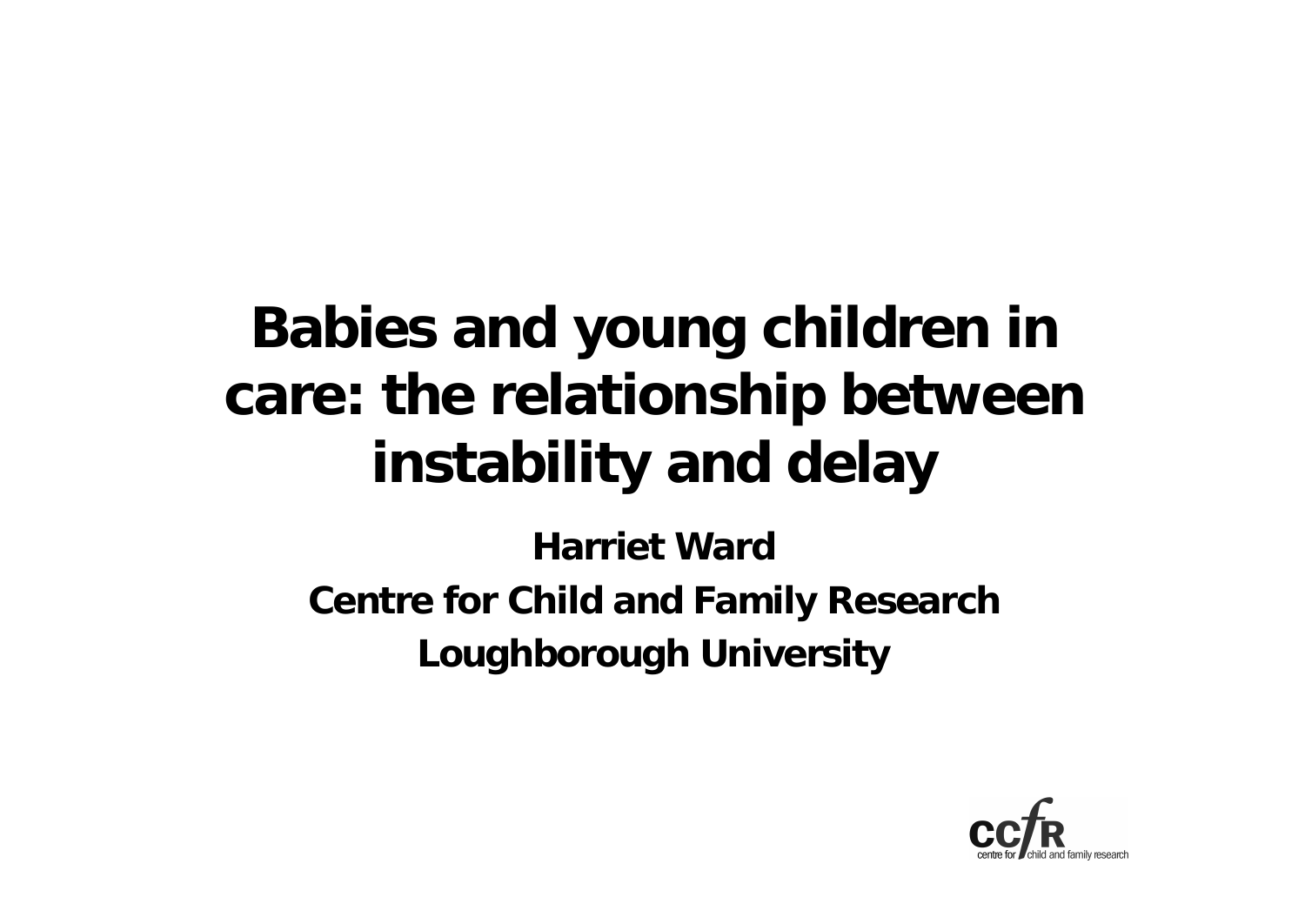## **Difficult questions**

- When should support within the family be replaced by temporary or permanent substitute care?
- Will care promote or inhibit children's chances of achieving well being?
- How can practitioners and social care managers gain more understanding of the likely consequences of their actions?

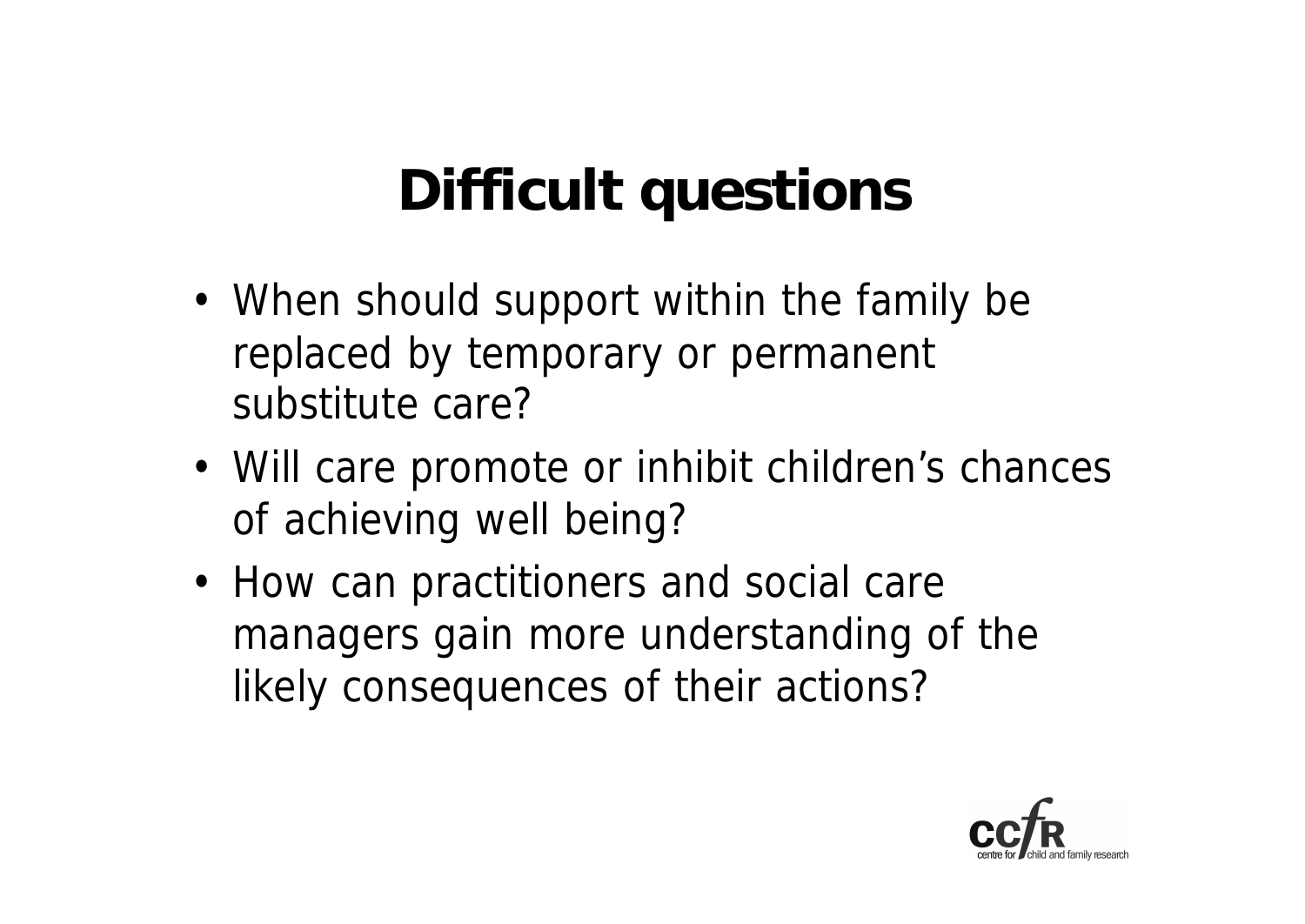## **Needs of babies in care**

- Attachment is the basis for acquiring the ability to form secure and lasting relationships
- Most children form continuing attachments to birth parents
- The termination of this relationship can create an enduring sense of loss
- But the quality of the relationship is also of fundamental importance
- Abuse and neglect can lead to maladaptive attachments
- Separations within the first six months are thought to be least damaging

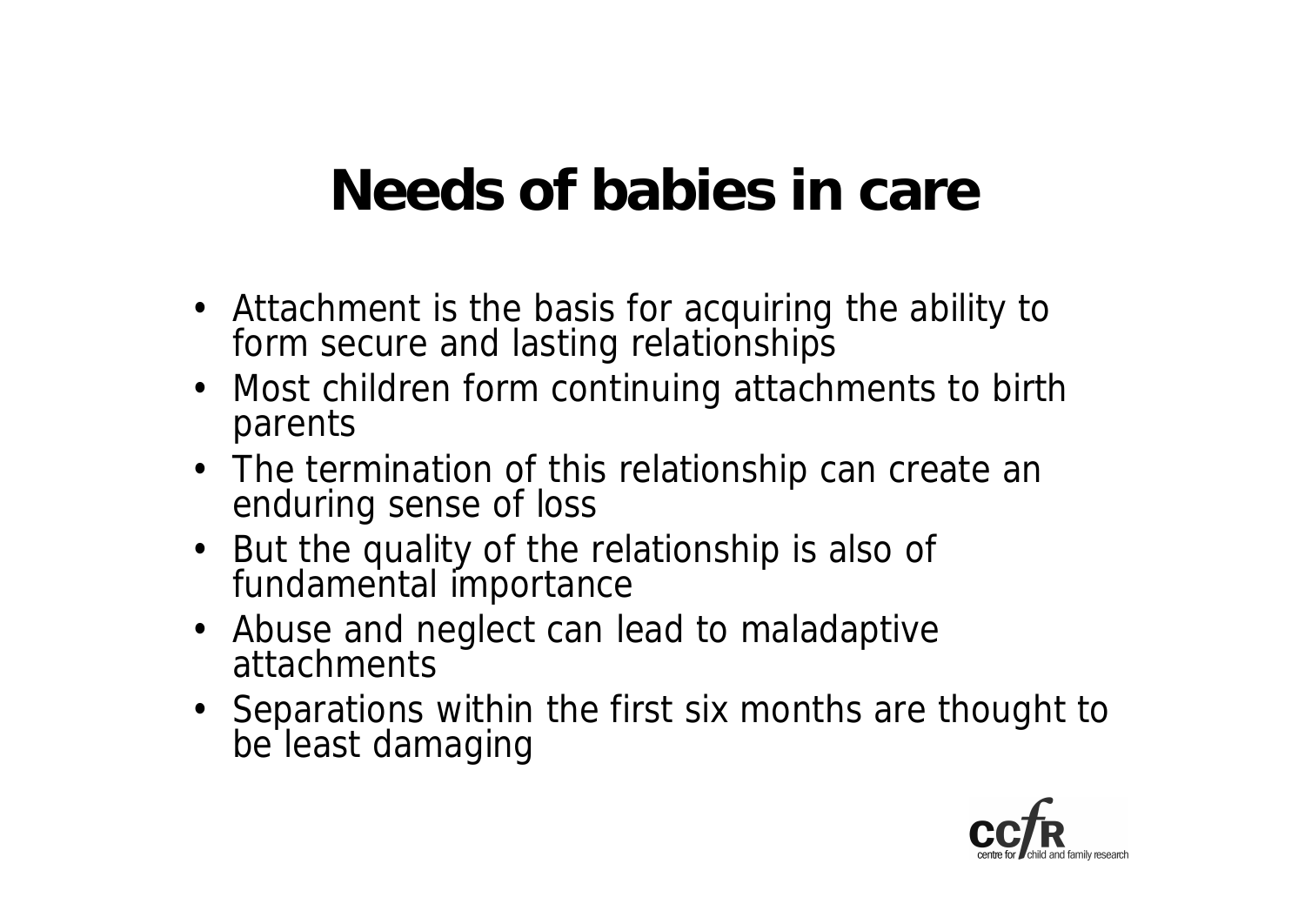#### **Needs of babies in care**

- 'multiple breaks can lead to the child being virtually unable to make true relationships' (Jones et al, 1991, p.118).
- WHO definition of emotional abuse includes: 'the failure to provide a developmentally appropriate, supportive environment, including the availability of a primary attachment figure' (1999)

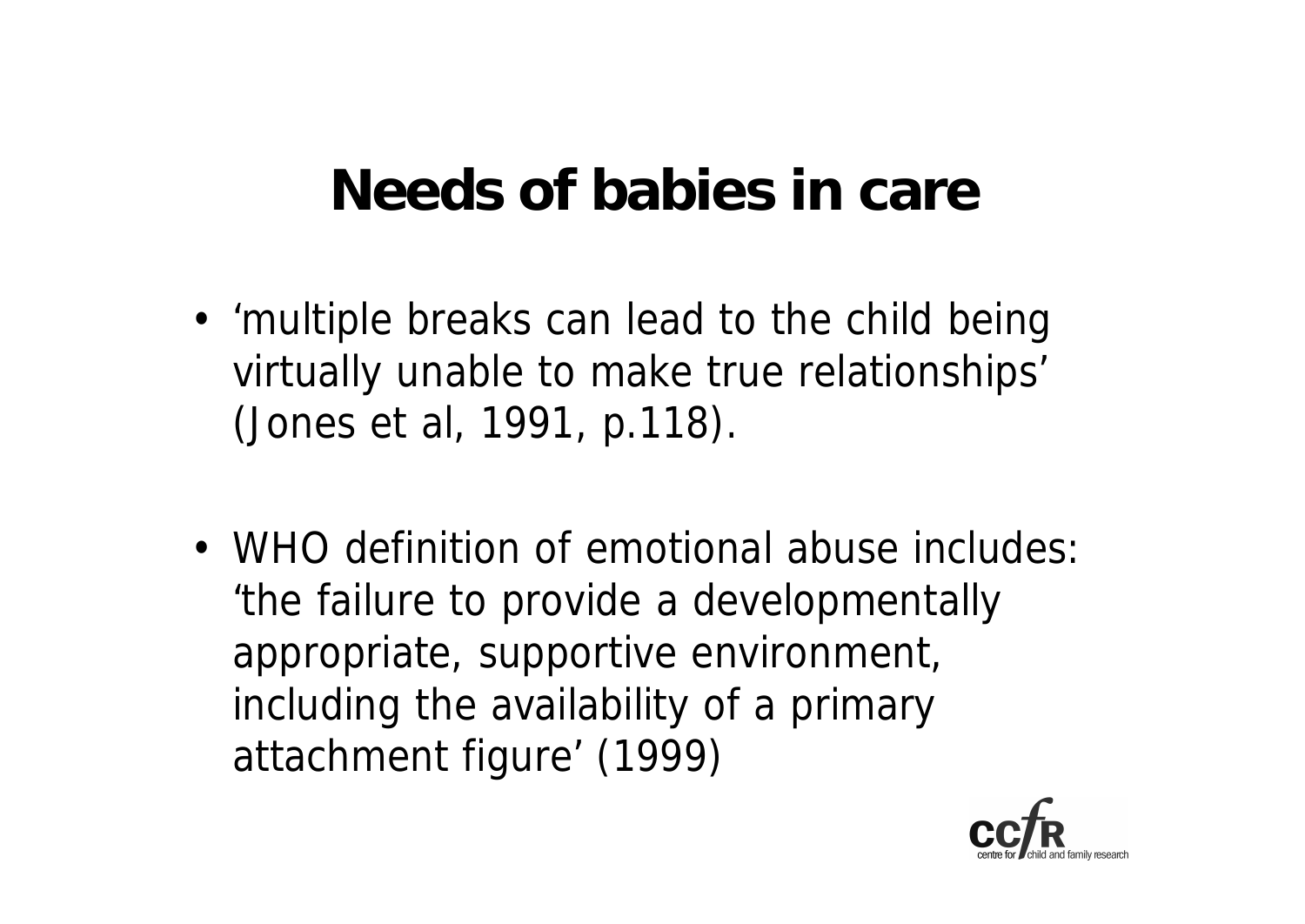#### **Children looked after in England: 31.3.04**

- 61,100 children looked after by local authorities (55 per 10,000)
- Average duration 778 days; 29% leave within eight weeks
- 13% had three or more placements
- 2,600 aged under one; 9,000 1- 5;19% 0-5
- Under ones: 2,100 in foster homes; 220 placed for adoption; 200 with parents; 70 in residential units with parents (ten secure)
- 3,700 adoptions from care

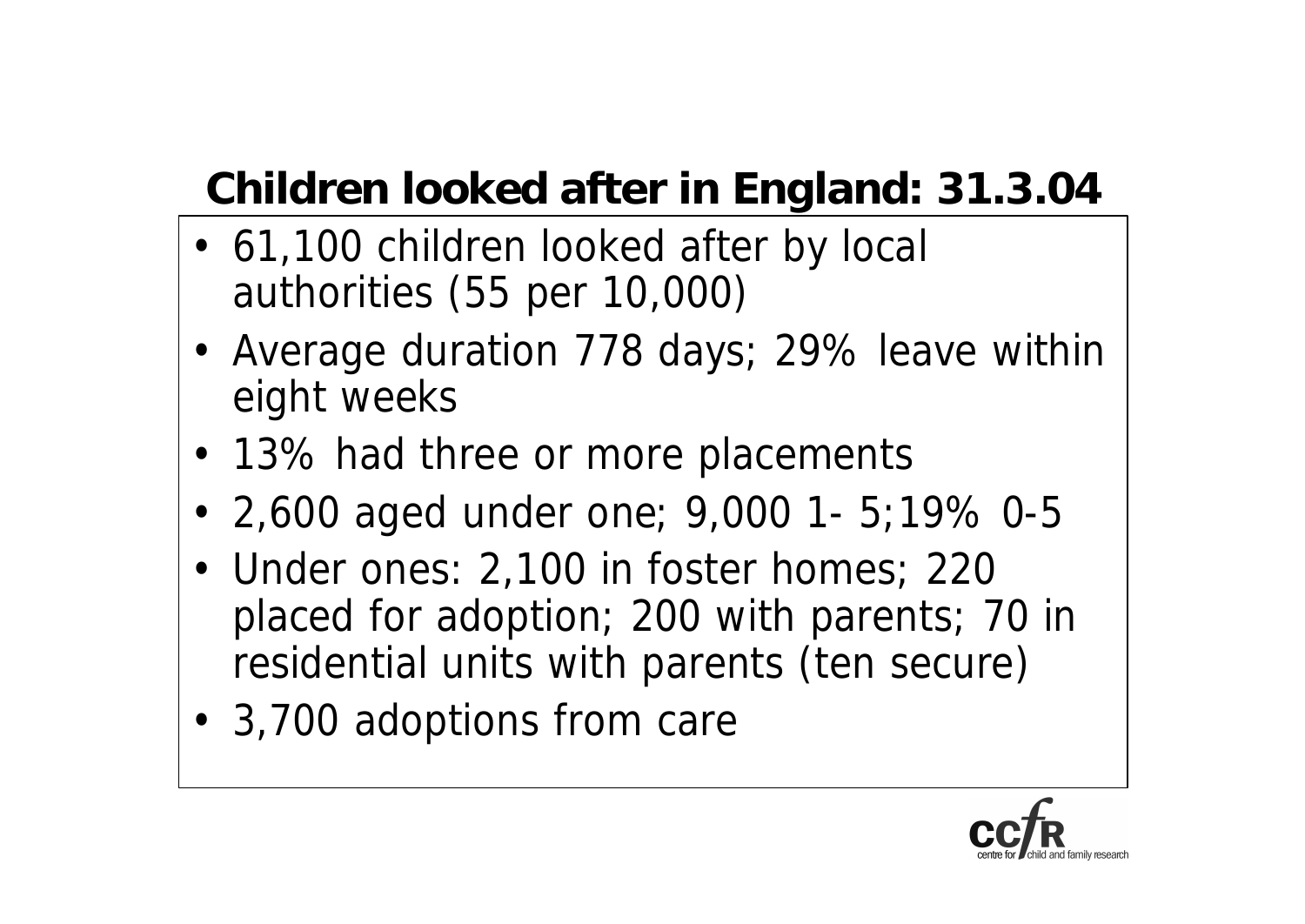## **42 babies**

- Admitted 1996-7 before their first birthday
- All looked after for at least a year
- Average time from entry to permanence: 29 months adoption; 34 months rehabilitation
- During the first year they were looked after 14 (33%) had one placement; 17 (40%) had three or more

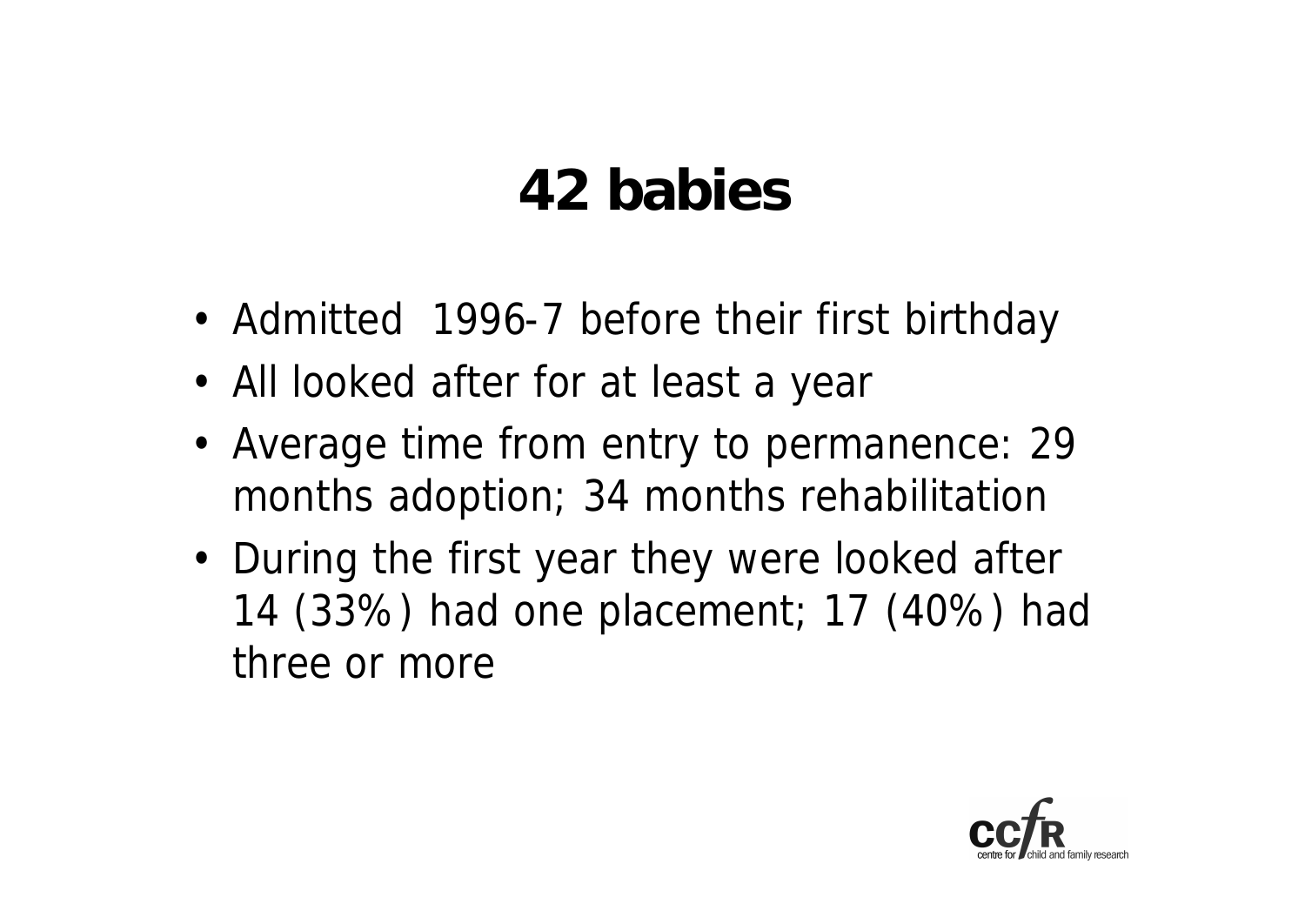## **Five years after admission (April 2002)**

- 23 (55%) adopted
- 14 (33%) returned to birth parents
- 2 returned to other relatives
- 3 still looked after

In only three cases had original care plan been adoption or long term placement

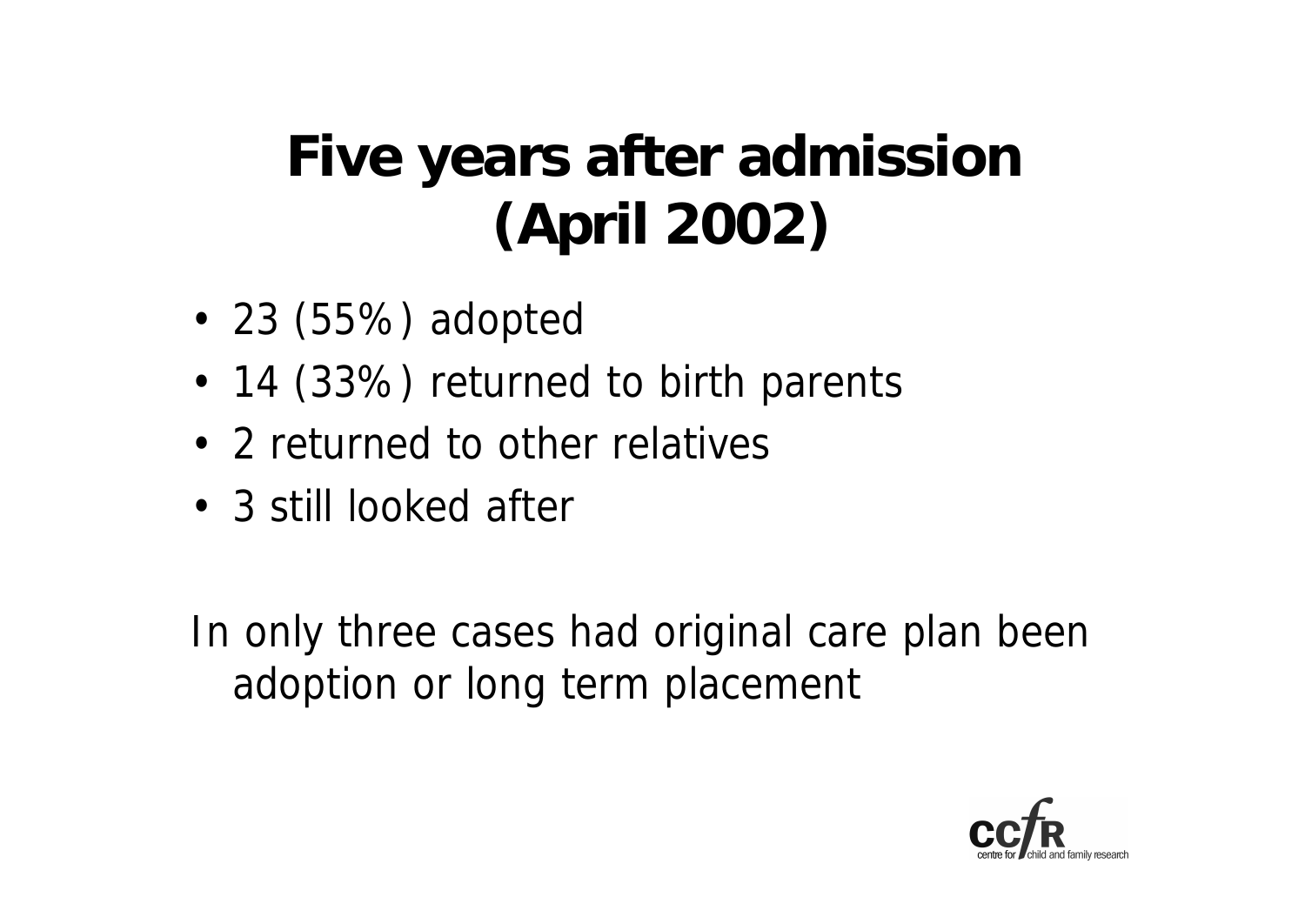#### **Research questions**

- Why did these very young children not achieve permanence more rapidly?
- Why did they move around so much?
- What are the effects of lack of permanence and instability on their long-term well being?
- How can we improve the capacity of the system to meet their needs?

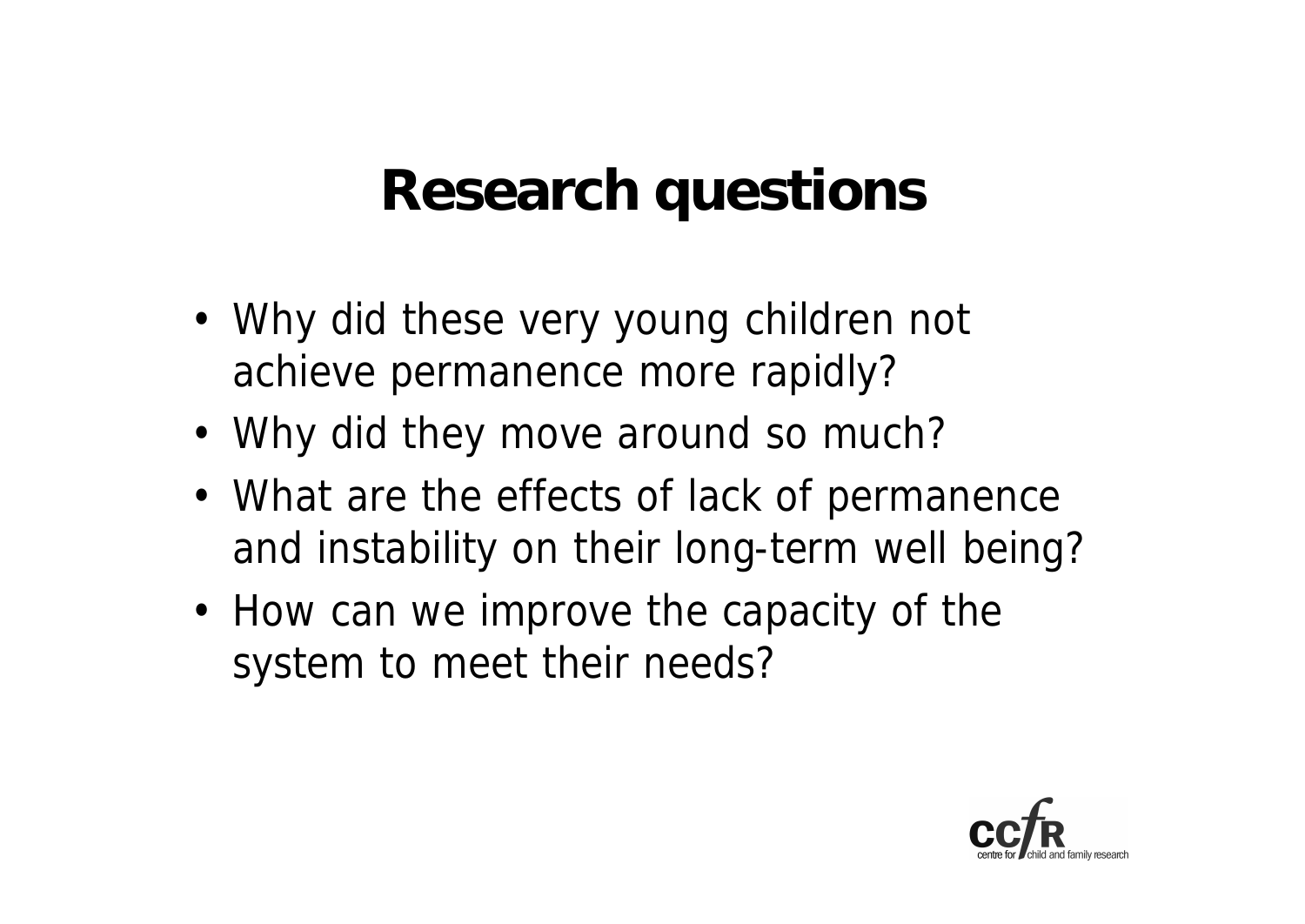## **Methodology**

In-depth qualitative study

- Case file study to trace chronologically the child's care history and reasons for decisions
- Exploration of reasons for change and causes of delay
- Interviews with birth parents, current carers, social workers, team leaders, family placement workers, children's guardians, managers, solicitors, chief clerks

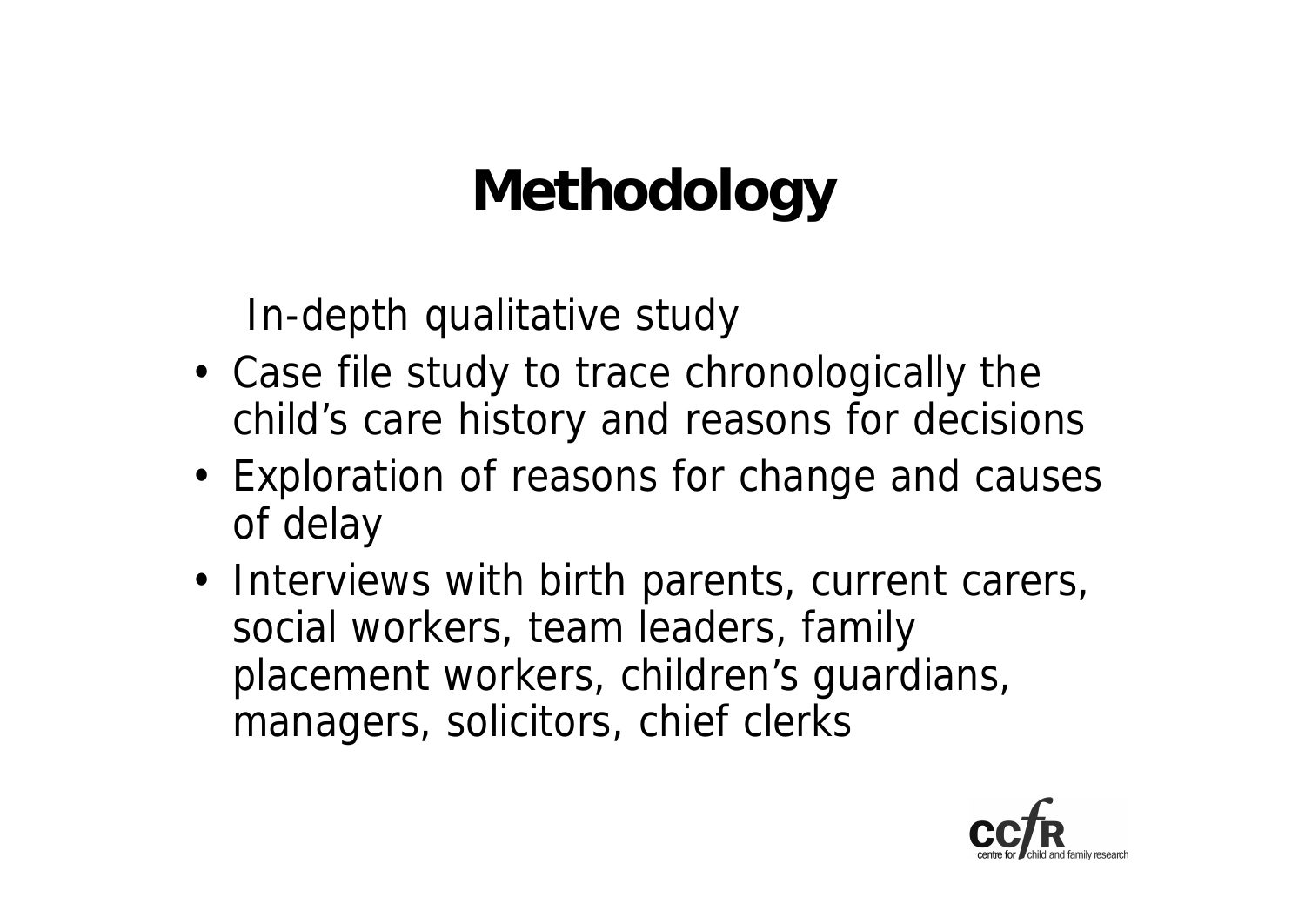## **Because they were so young we could trace from birth:**

- Changes in domicile
- Changes in household composition
- Changes in primary carer
- Reasons for changes
- Reasons for key decisions and causes of delay

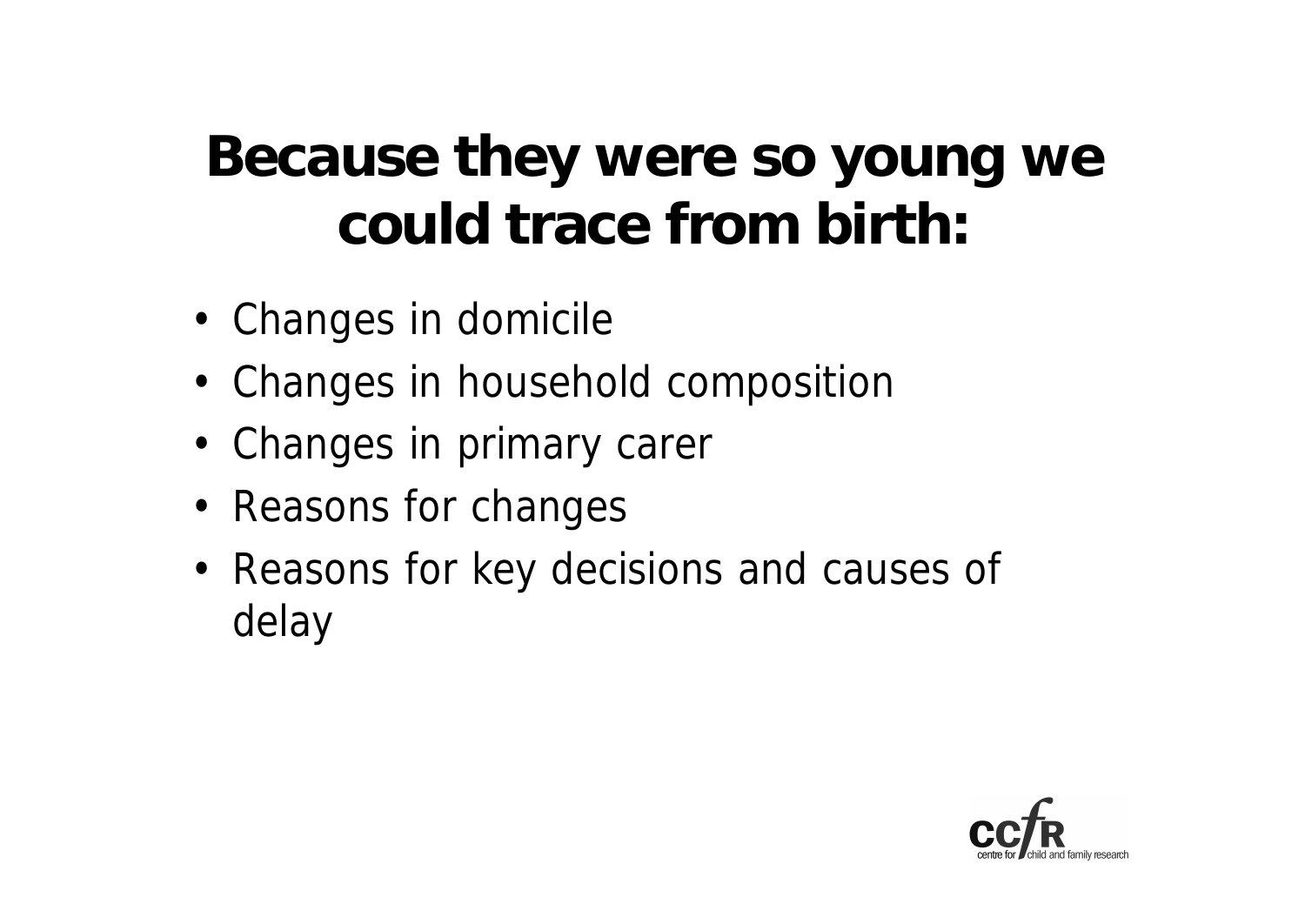## **42 babies**

- 21 boys, 21 girls
- 31 white, one black Caribbean, ten mixed heritage
- All admitted before first birthday; 34 (81%) before six months old
- Fifteen (36%) health problems
- 26 living with a single mother
- Complex family relationships
- 24 mothers had problems re drugs, alcohol, mental ill health, and/or domestic violence; only one of these babies returned to care of mother

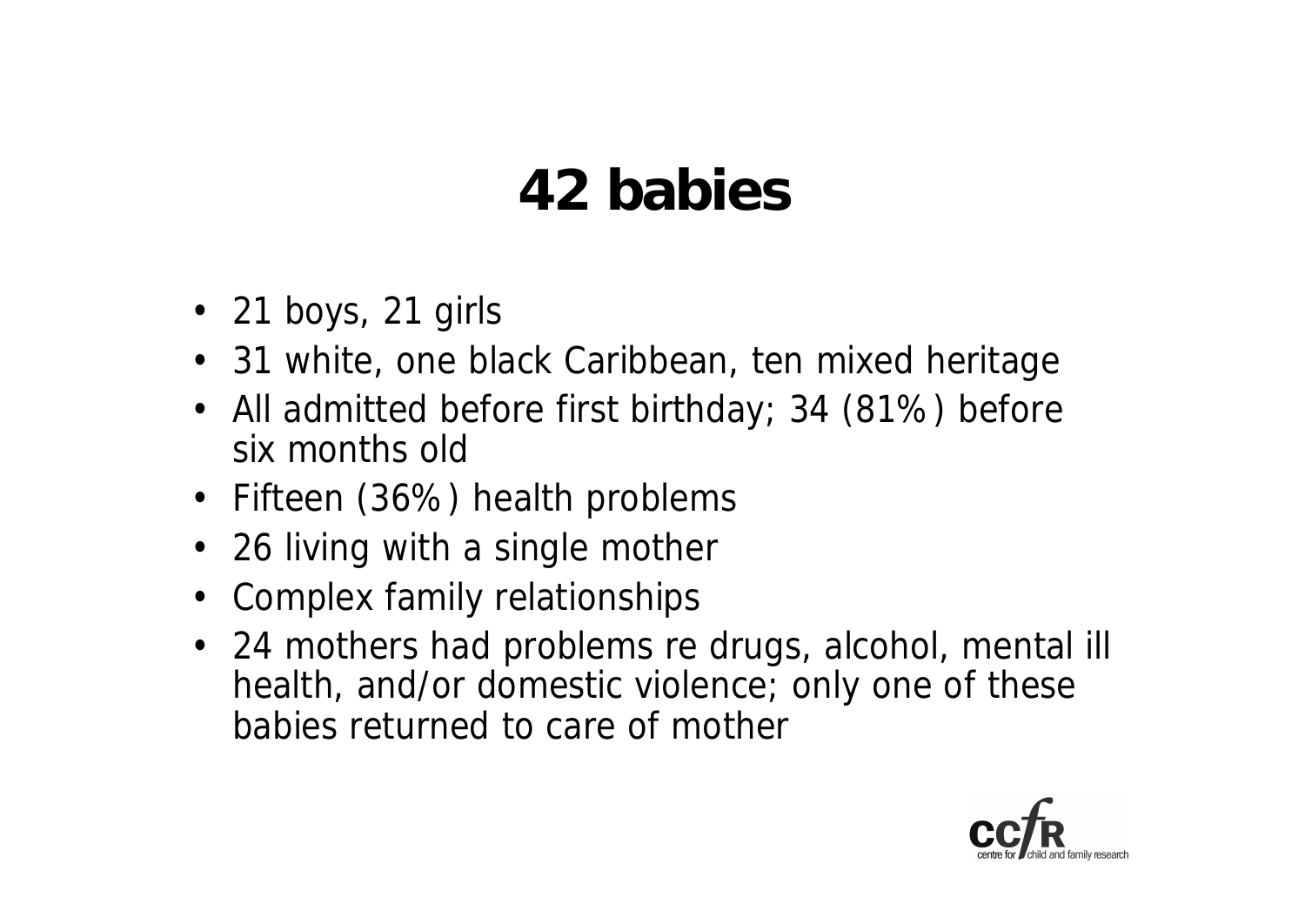#### **Protection issues**

- 19 (45%) had been placed on the child protection register before they were born
- 18 (43%) placed on register after birth most commonly for physical abuse, sometimes combined with neglect
- Abuse/neglect was the most common primary reason for admission (31:74% cases)
- Parental illness or addiction was the next most common reason (9: 21% cases)

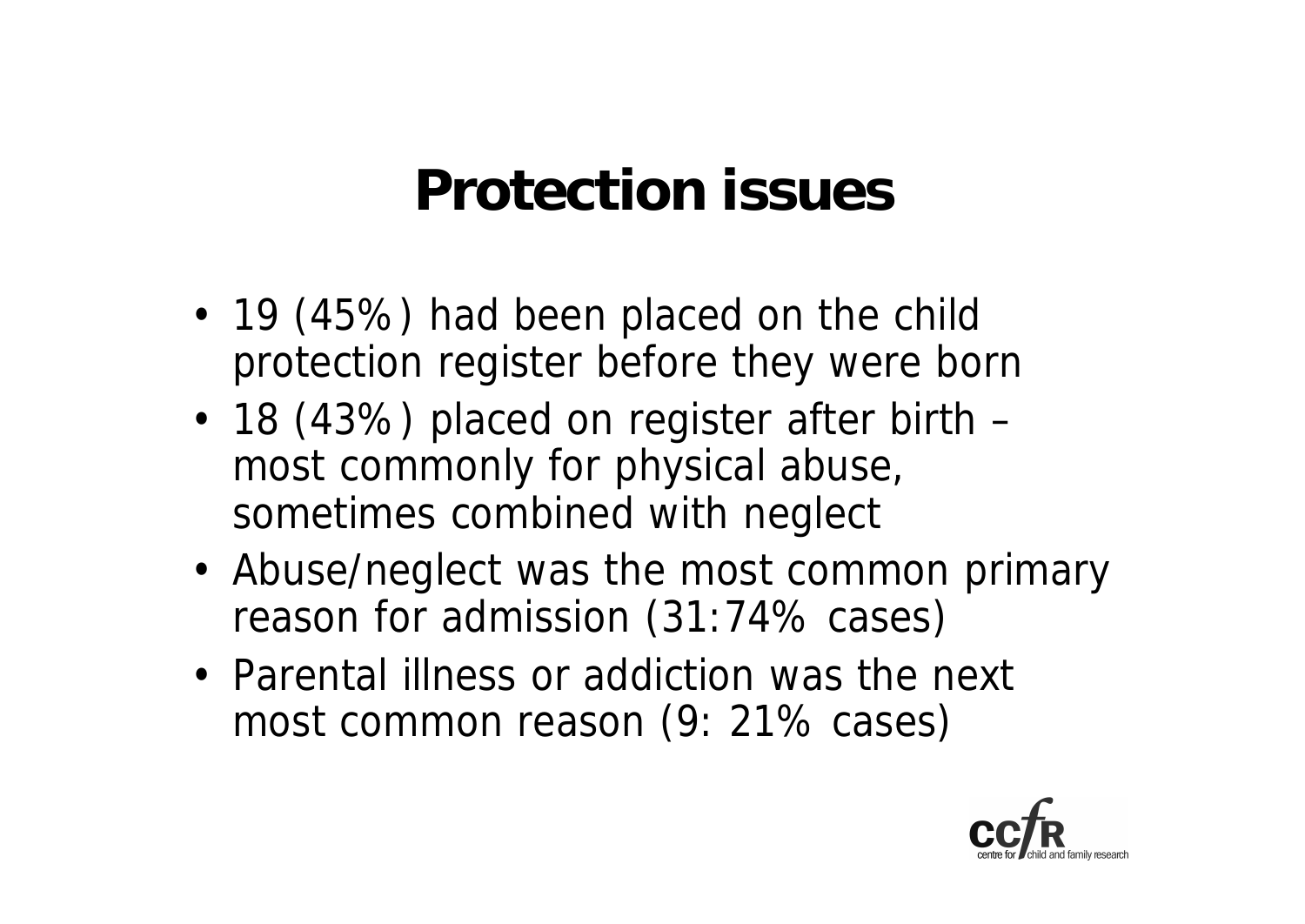#### **Experiences of transience before entry**

- Nearly half (18:46%) had at least two primary carers before they became looked after; five had four or more
- Twelve (31%) had one domicile before admission; 11 (28%) had had four or more
- Changes of domicile and carer were often accompanied by changes of household

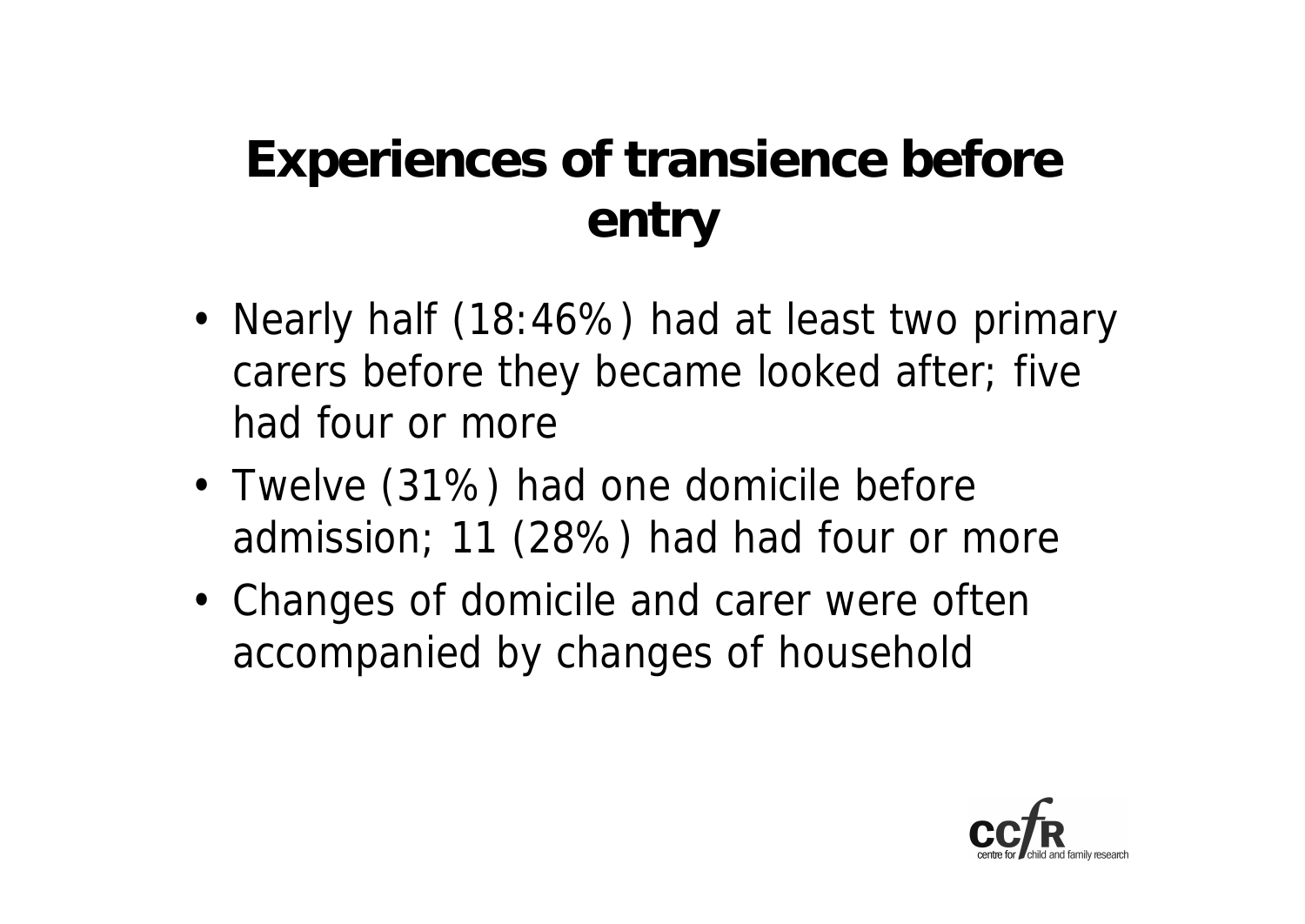

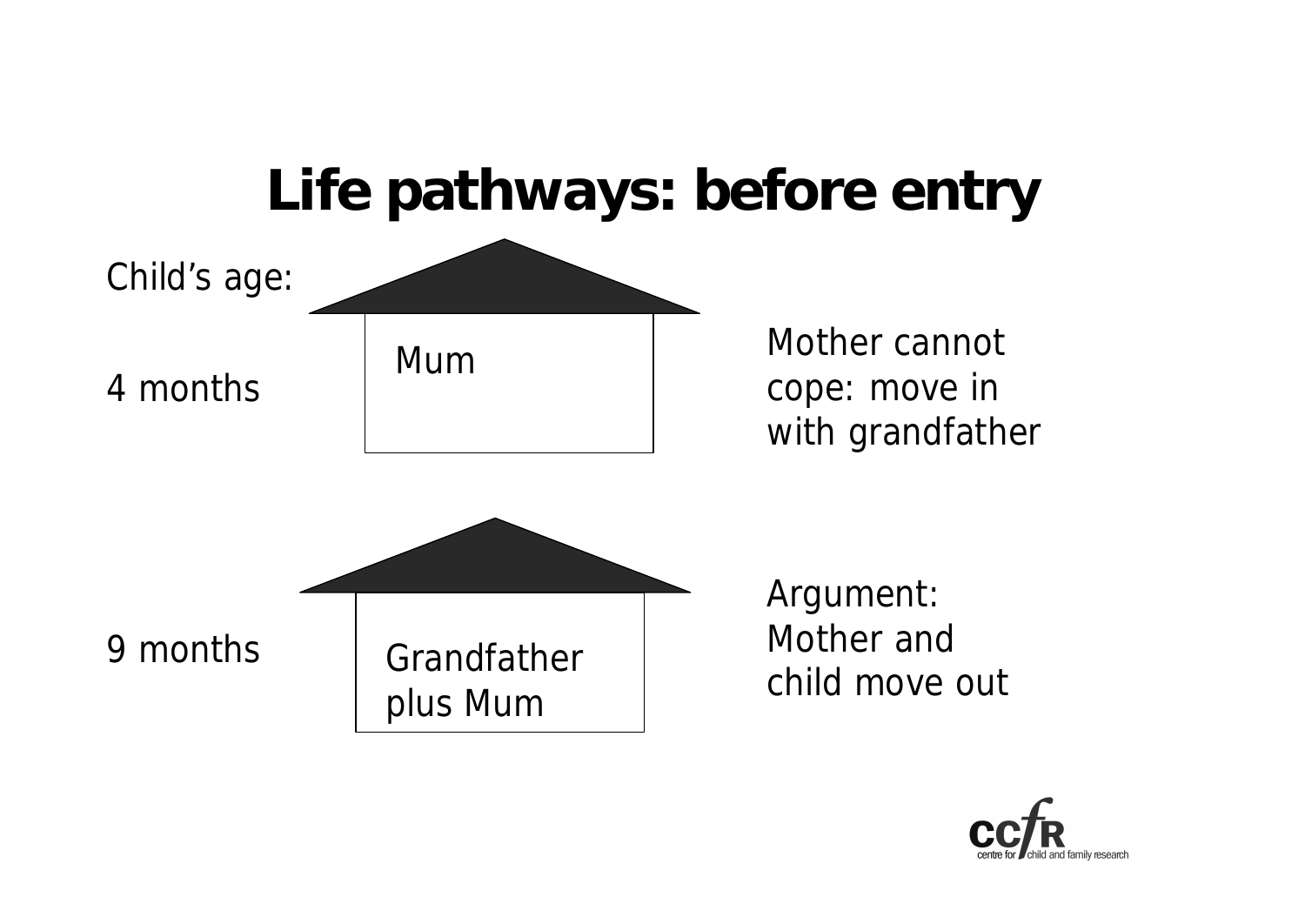## **Life pathways: before entry**

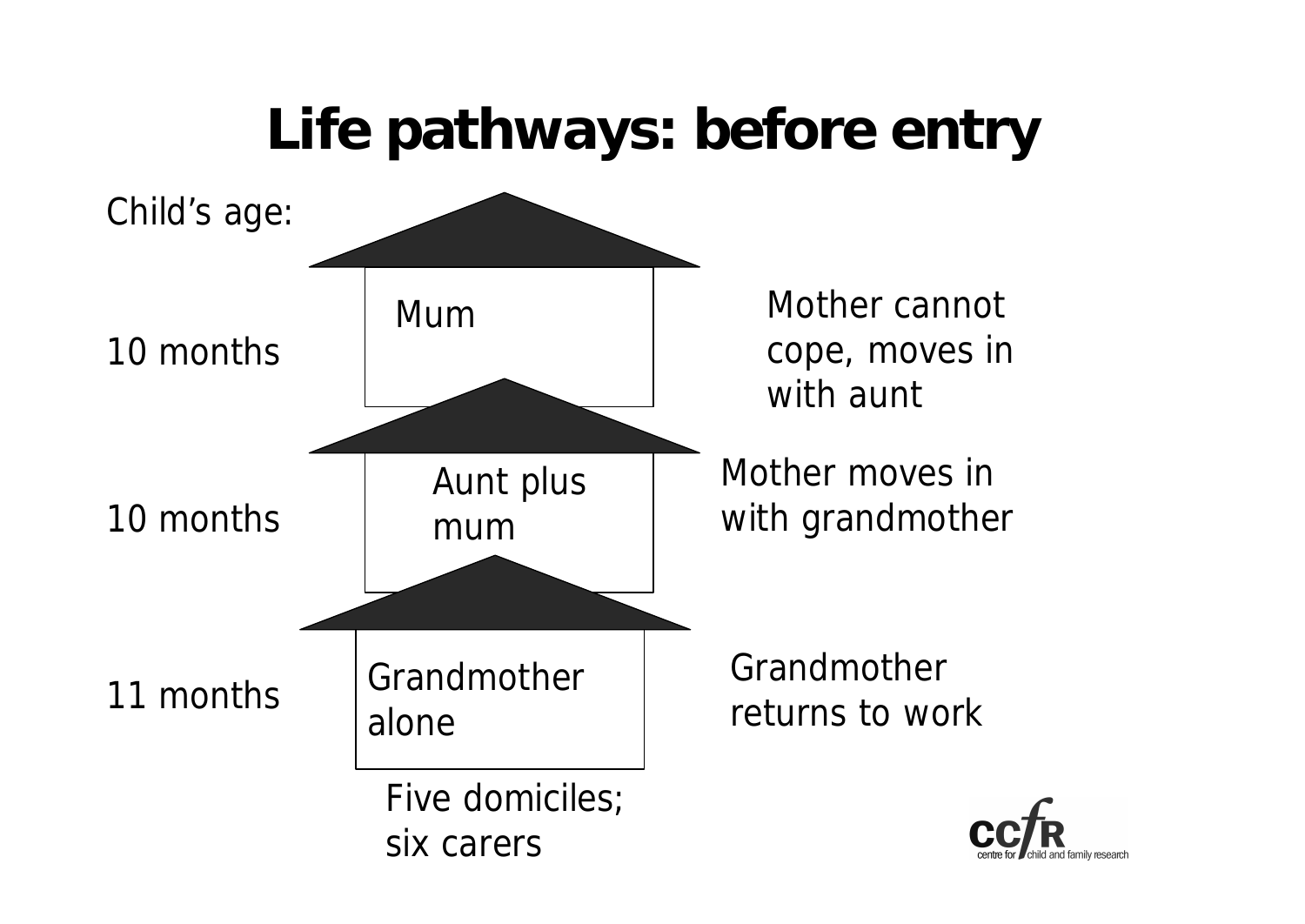## **Experience of transience while looked after**

In first year of care episode:

- 14 babies had one primary carer
- 17 had three or more

Throughout care episode (14-69 months)

- 4 (11%) had one primary carer
- 15 (40%) had two or three
- 19 (49%) had four or more

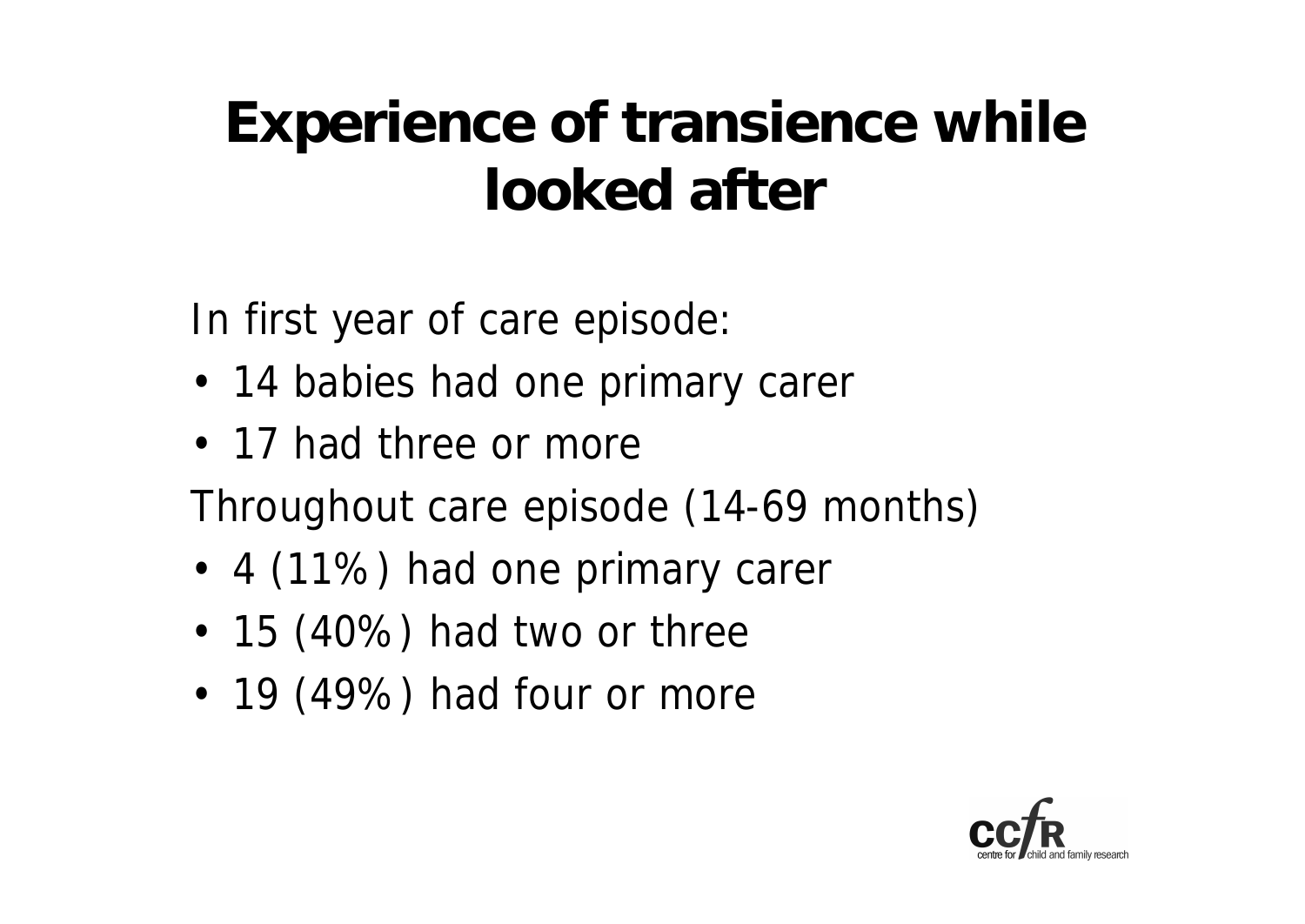#### **Transience in and out of care**

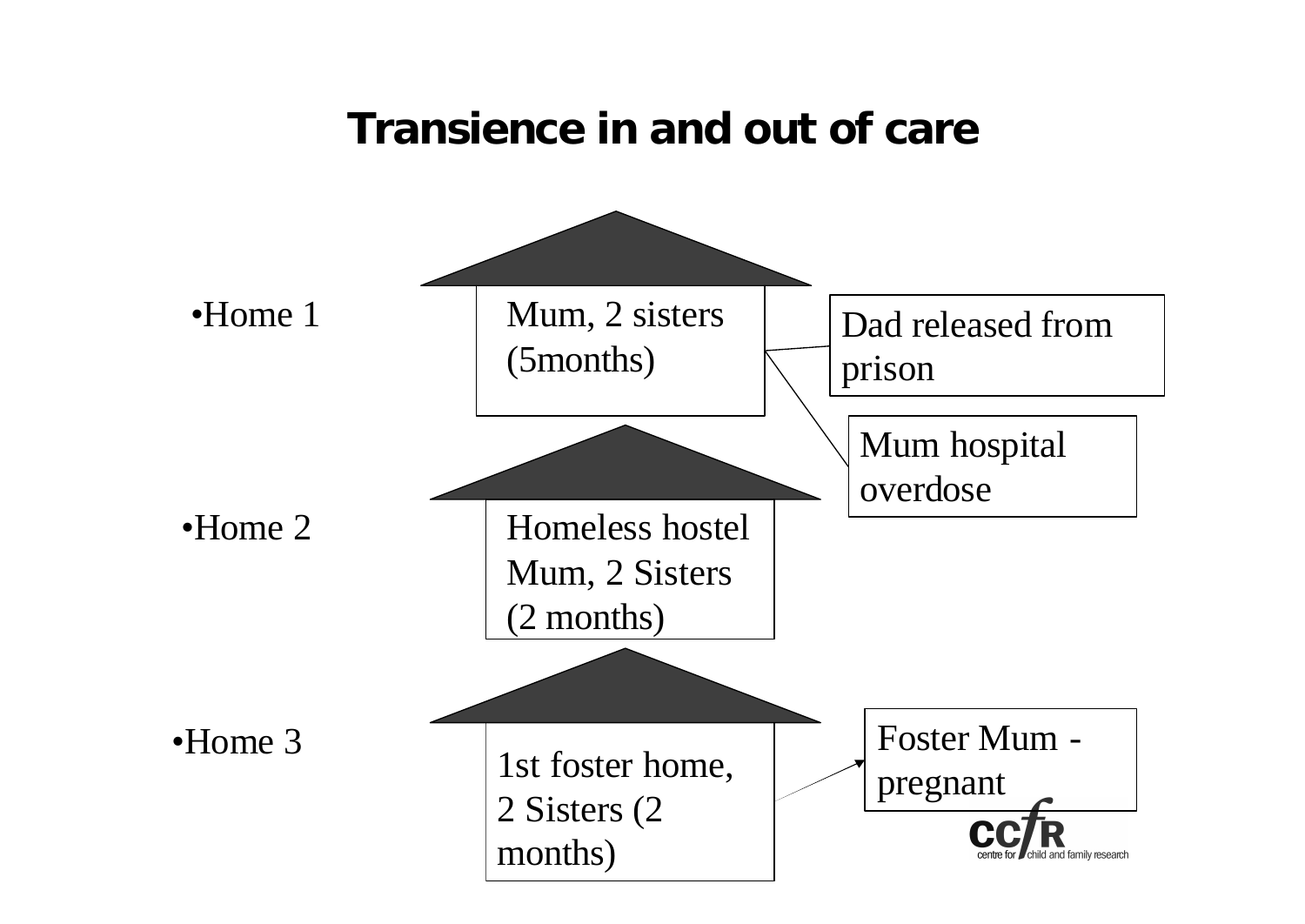

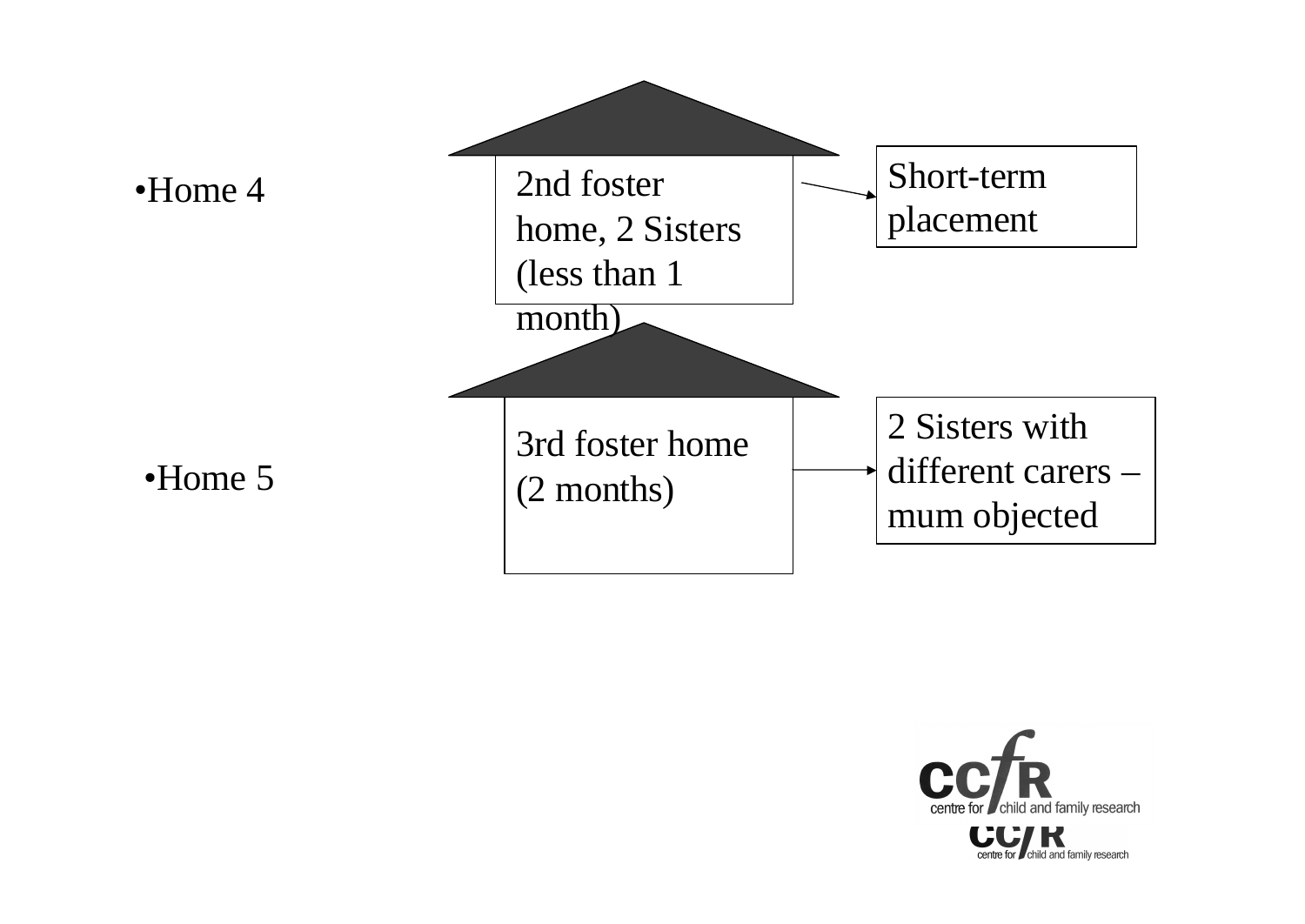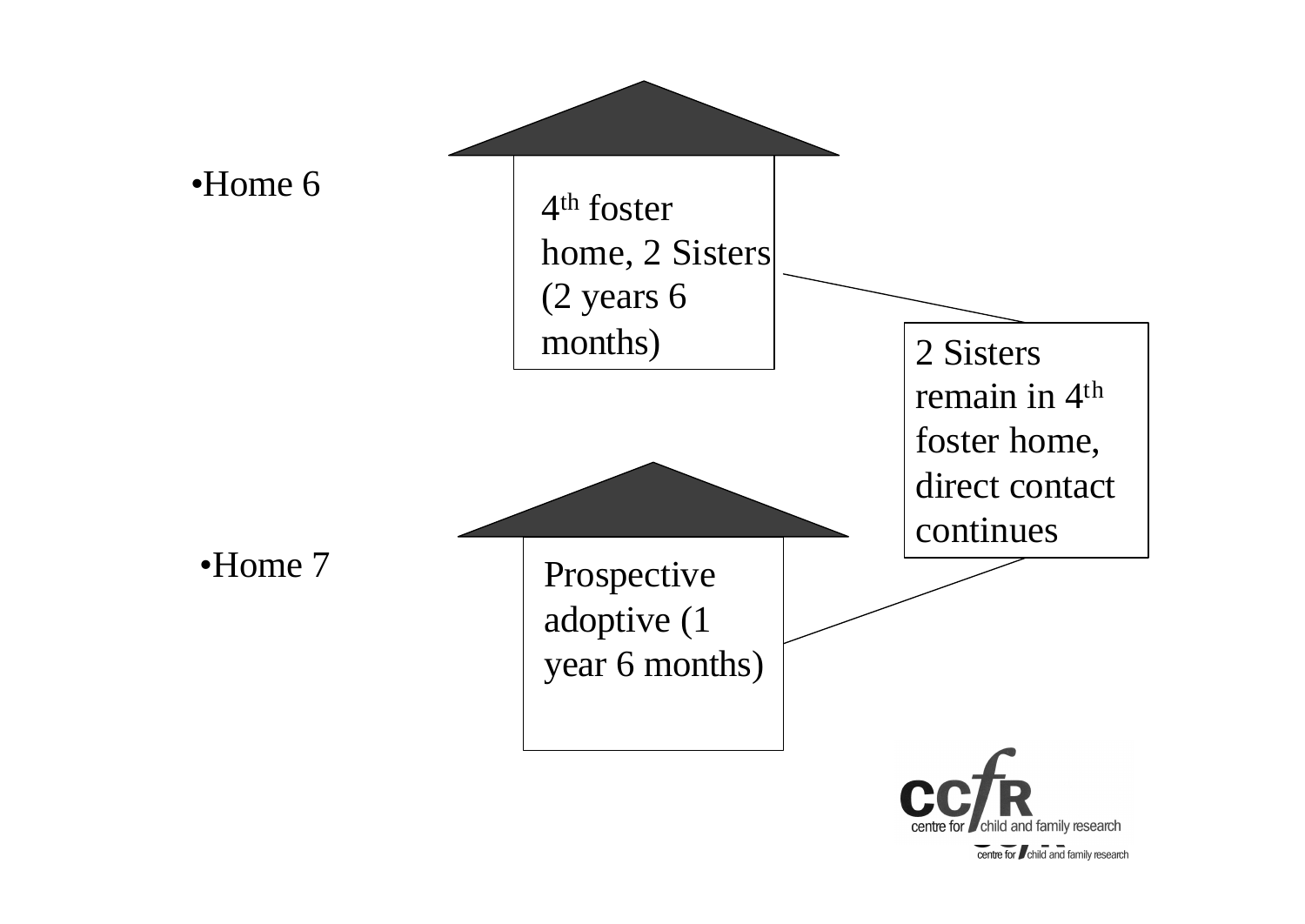## **Effects of instability**

He has a poor sleep pattern….he will wake several times …three and five times a night…he's got his own bedroom, but he's also got a bed in our room, and he's mostly in that bed…he still needs..to be able to put his hand out and know that we are there

(Adoptive mother, 4½ years post placement)

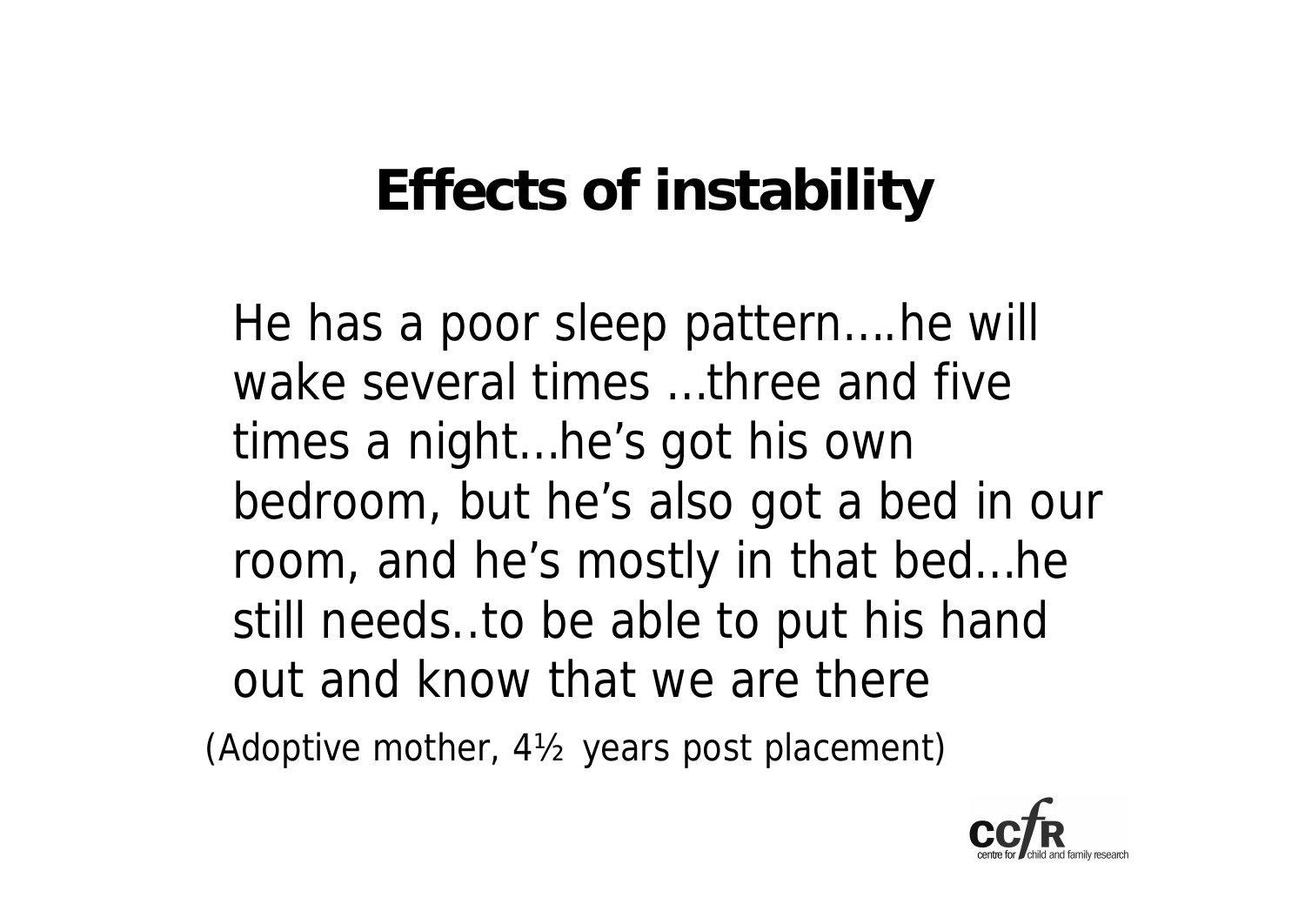# **Why did they move?**

- 21 placements broke down (17 with parents/relatives)
- Half of all residential assessments broke down
- Relative placements broke down because of family or financial circumstances
- Reluctance to consider foster carers as potential adopters
- Many, though not all, planned transitions were positive moves (eg to be with siblings, with carers of same culture/ethnicity)

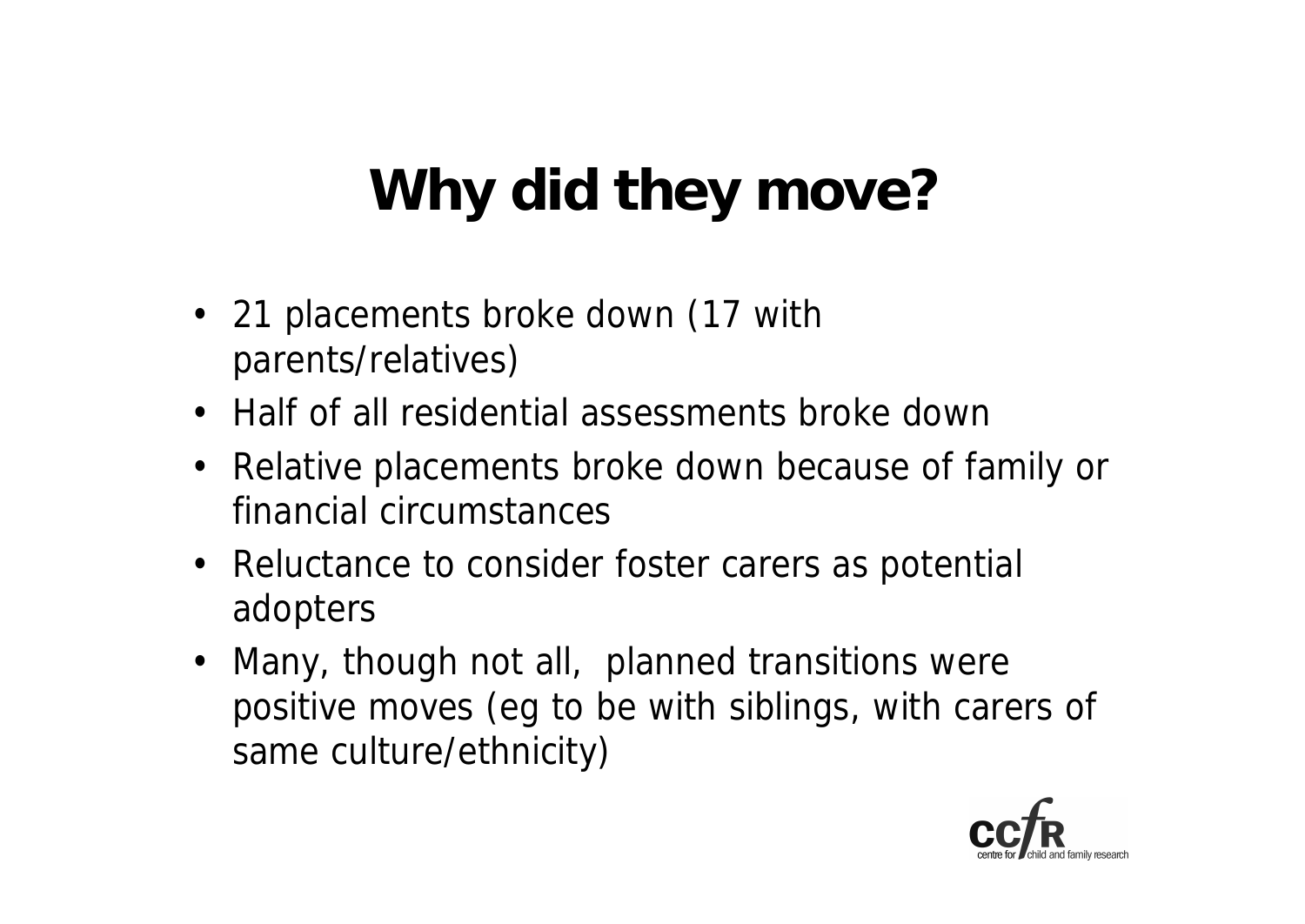#### **Why did they take so long to achieve permanence? (social services factors)**

- Many children achieved permanence well before they ceased to be looked after : 18 (44%) within twelve months of entry
- Predominant view that return to birth family must always be first choice of care plan
- Adult services failed to take account of children's timescales
- Long waits for optimal matches

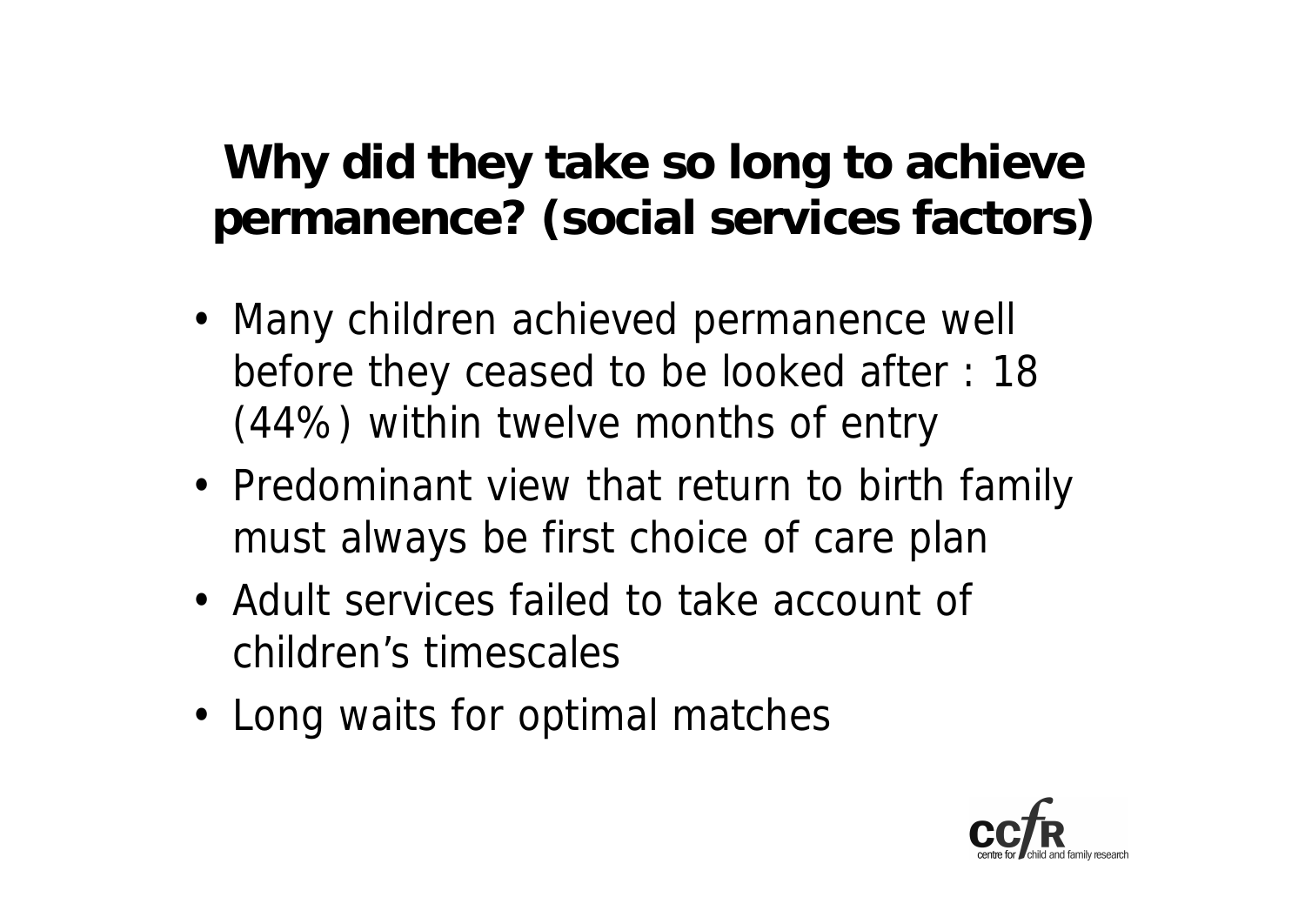#### **Resource & policy issues**

- Sibling groups
- "There's a real resource issue for placing sibling groups together above two, or at the most three"

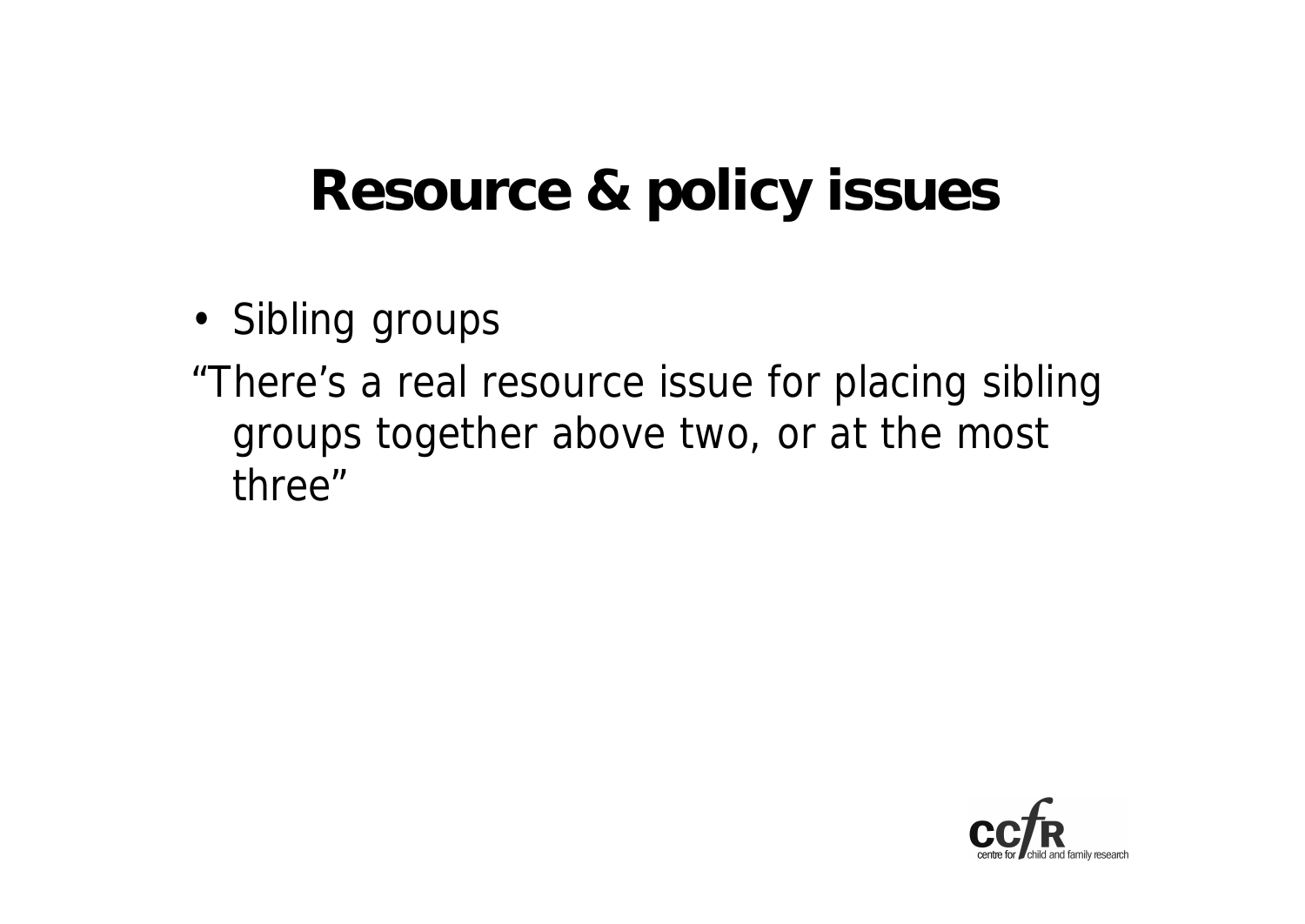#### **Resource & policy issues**

• "It's not just a resource issue...there's also looking at the needs of children…it may be the fact that children have so many individual needs, that they override the need for them to be placed together"

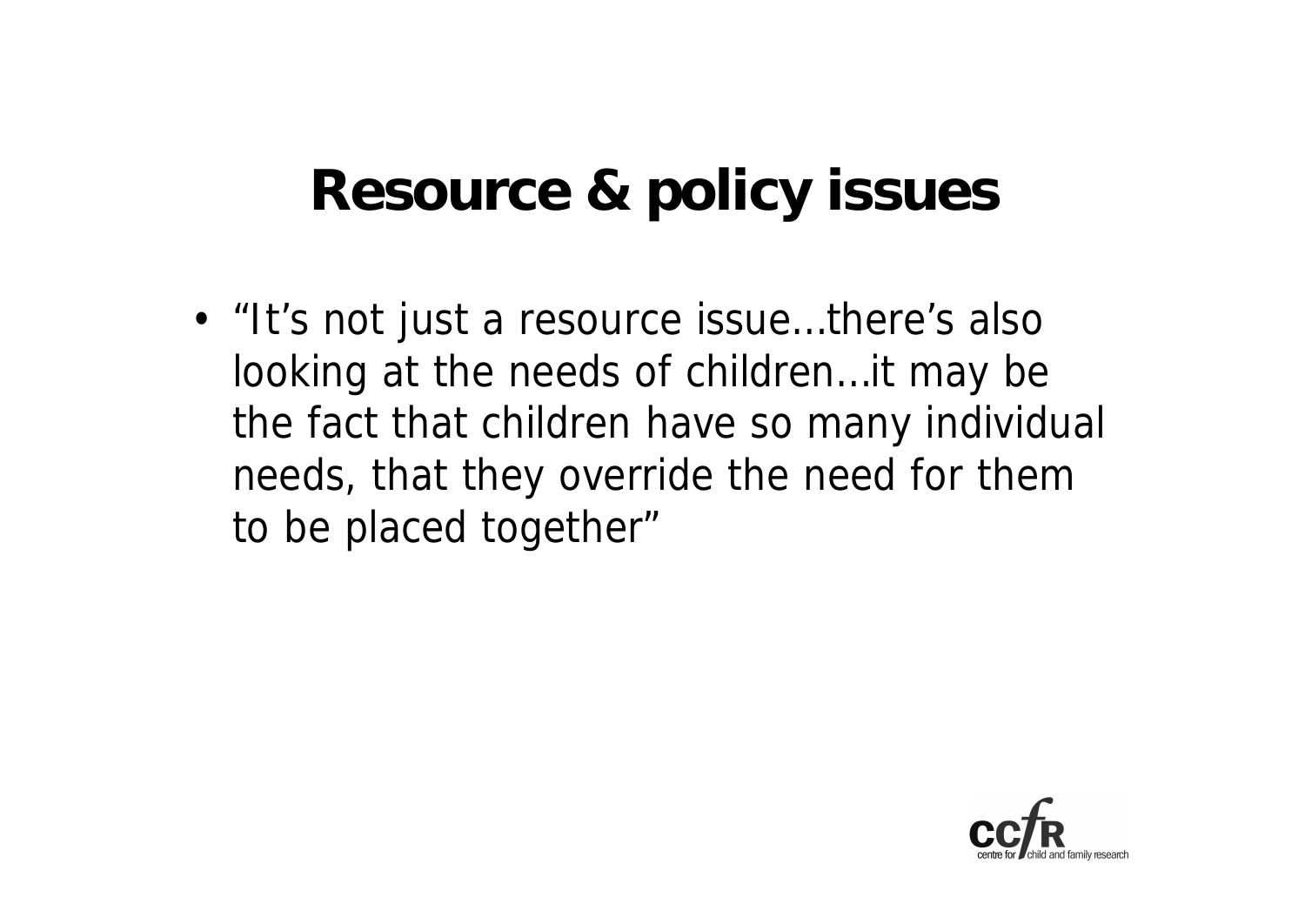## **Reactive rather than proactive planning**

I don't think I could easily locate a decision making forum where we sat down with the evidence as it was then, and said what would happen….it is very hard to give voice to how frenetic, chaotic, shambolic sometimes working in a social services office can be. And really, it's a case of momentum being built up, building up to this alternative course of action, and ..it just kind of flows on inevitably (Social worker)

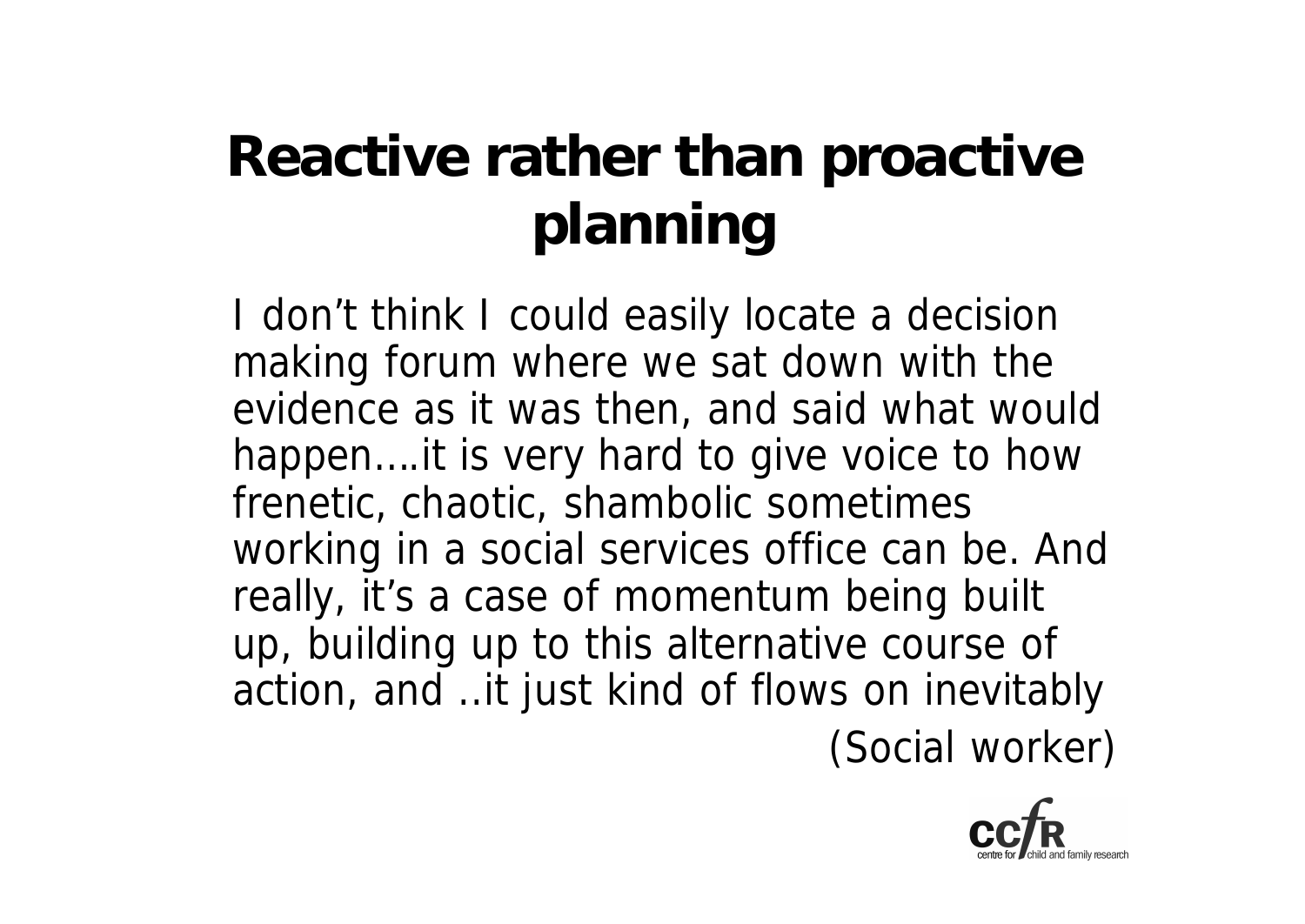## **Factors contributing to delay: adult services**

Who was paying for it, how many chances were given? The drug and alcohol team would argue that most people going into drug rehab fail, at least for the first go. That's fine if you're dealing with adults, but if you've got a child…at a critical stage of development…you can't always afford to go the whole hog of two failures....can you ask a child to wait two years while their parent gets it together? (Social work manager)

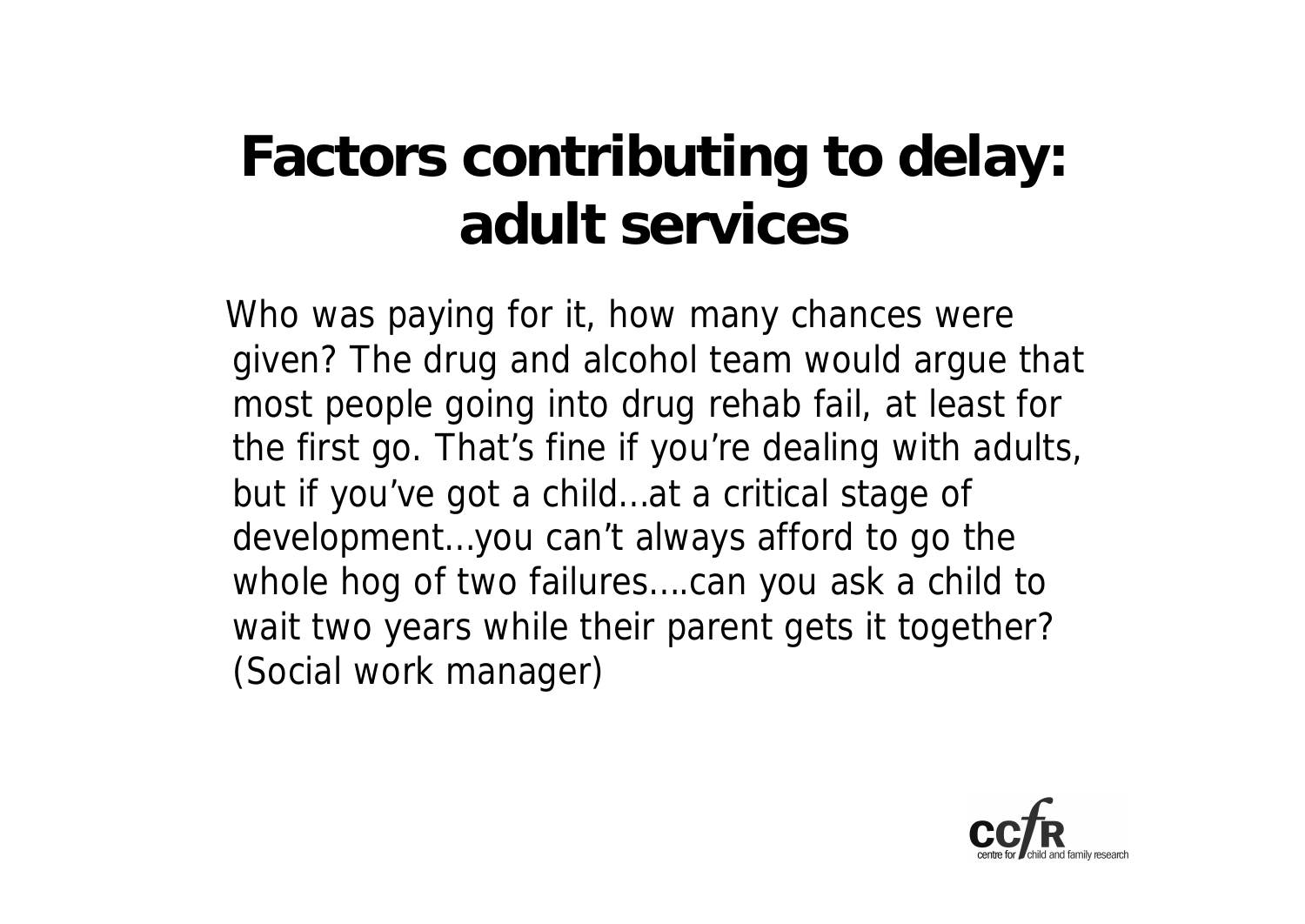## **Factors that contributed to delays in achieving permanence (courts)**

- Little weight given to social worker's opinions – delays in waiting for expert opinions
- Differences of opinion led to additional court hearings
- Human Rights Act
- Shortage of court time especially county courts

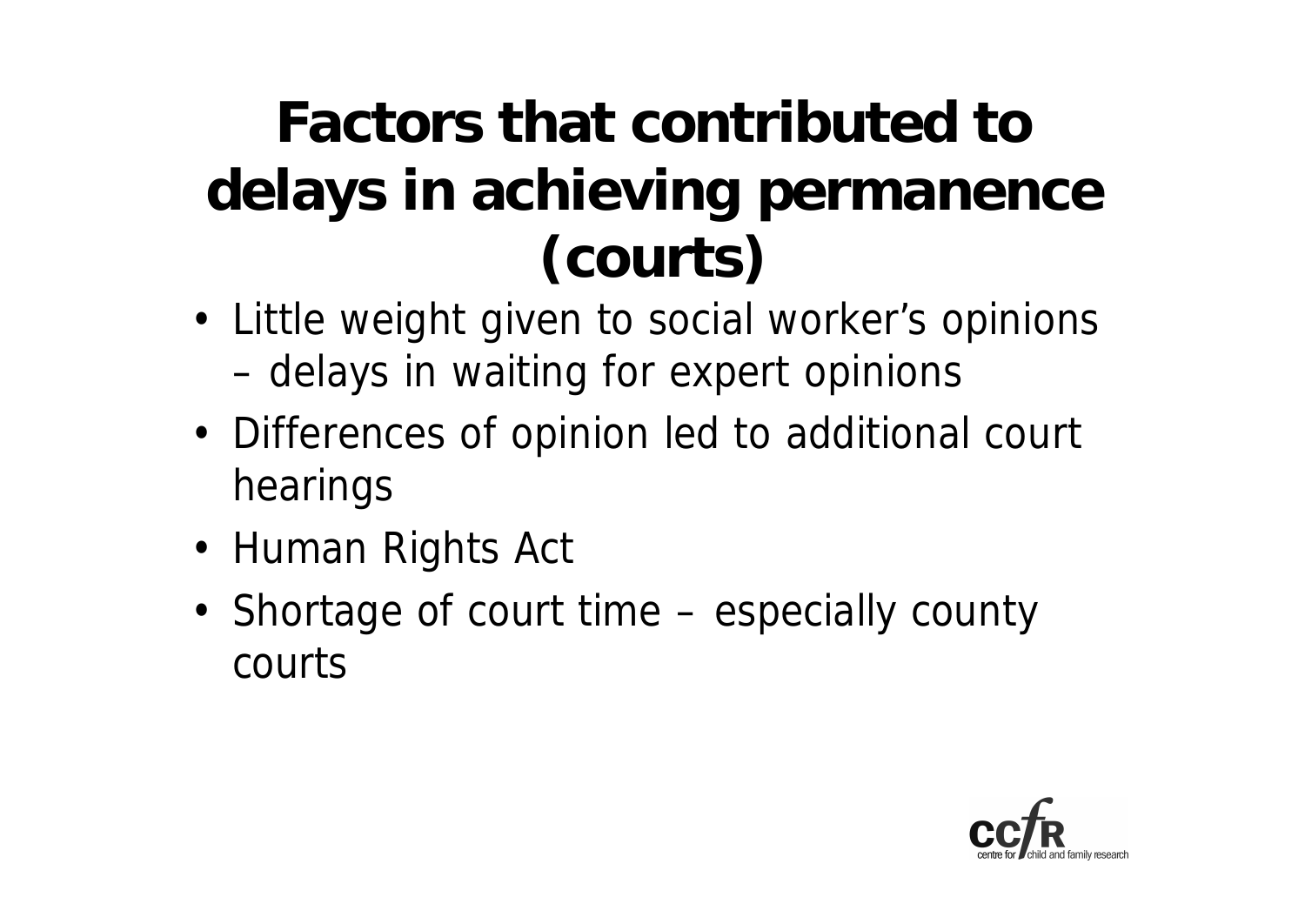## **Factors contributing to delay: courts**

If in the course of court proceedings we lose time, for whatever reason, unavailability of experts, guardians not yet allocated, we are losing part of a child's childhood that we can't give back. If the case takes a year longer than it should for a combination of reasons…..we've lost [part] of a kid's childhood that we can't give them back (Chief clerk, family proceedings court)

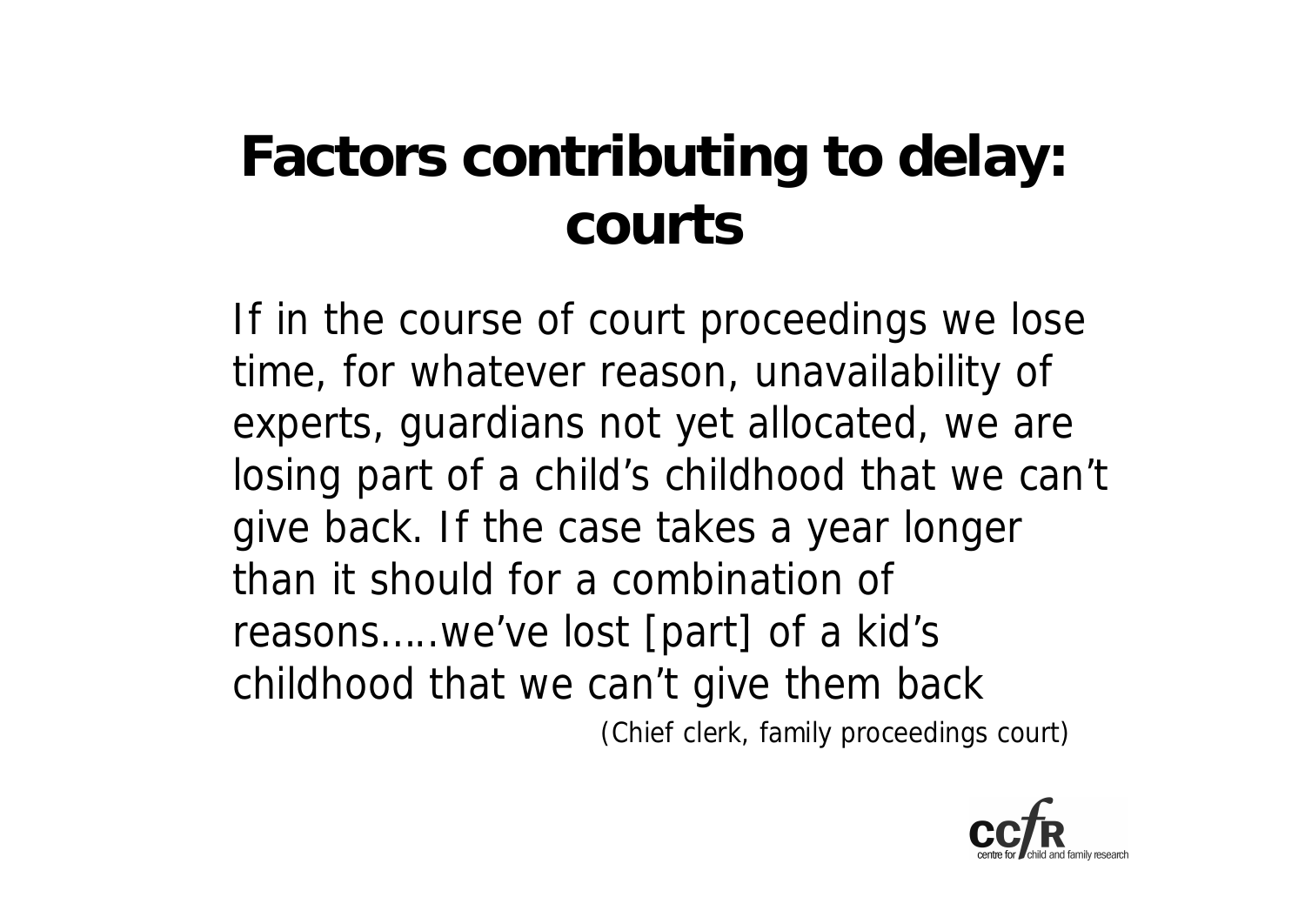## **Legal and court issues**

The delay in court…there's not much you can do about judges who take the view that a parent should be given a final chance. Because what the judge says at the end of the day is the decision…One of the problems is that social workers have in court is that they're not highly regarded

(social worker)

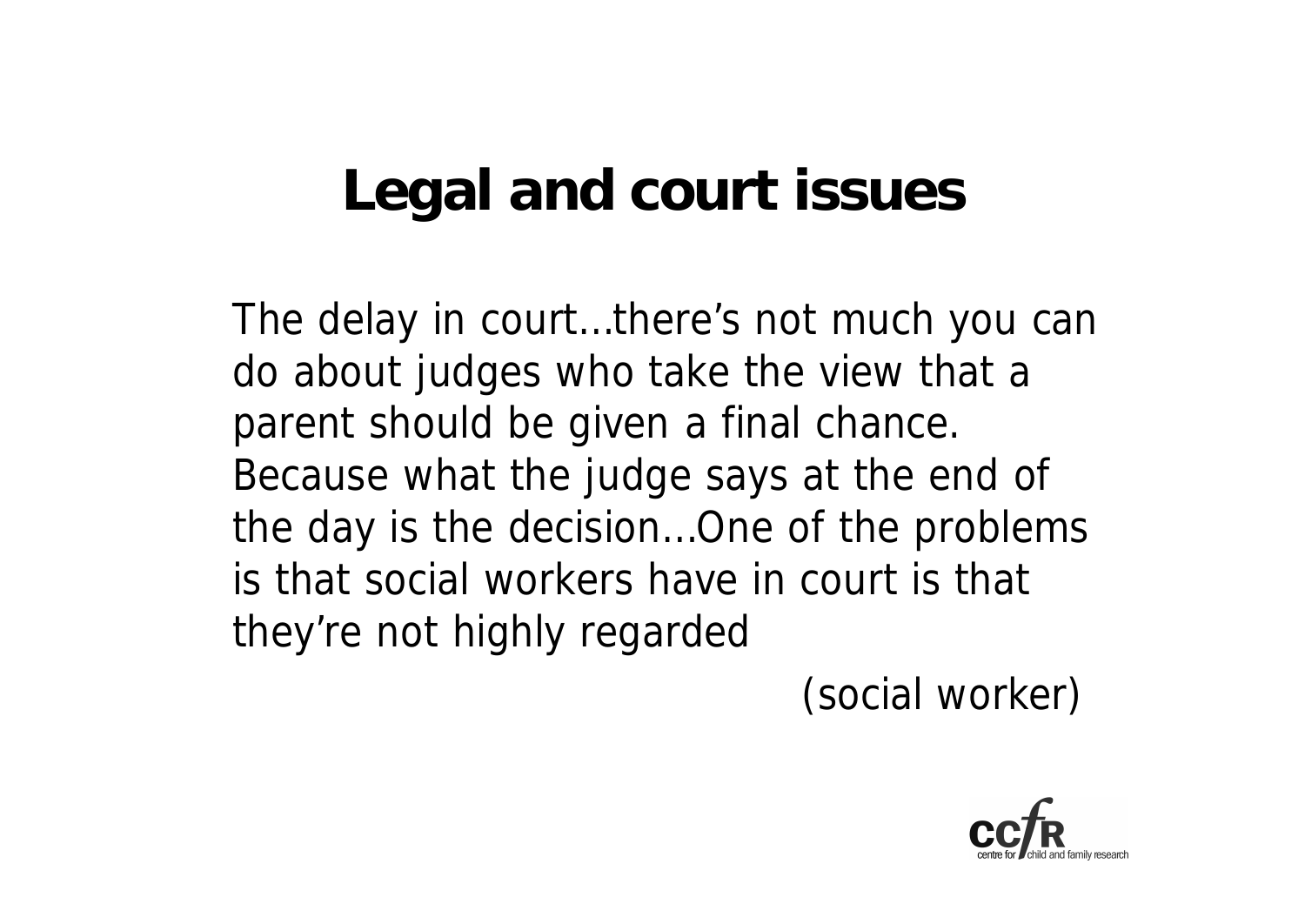## **Delay and instability**

- The longer children wait for a permanent solution the more likely they are to experience further changes
- The less likely they are to develop secure attachments
- Delay is itself a cause of instability

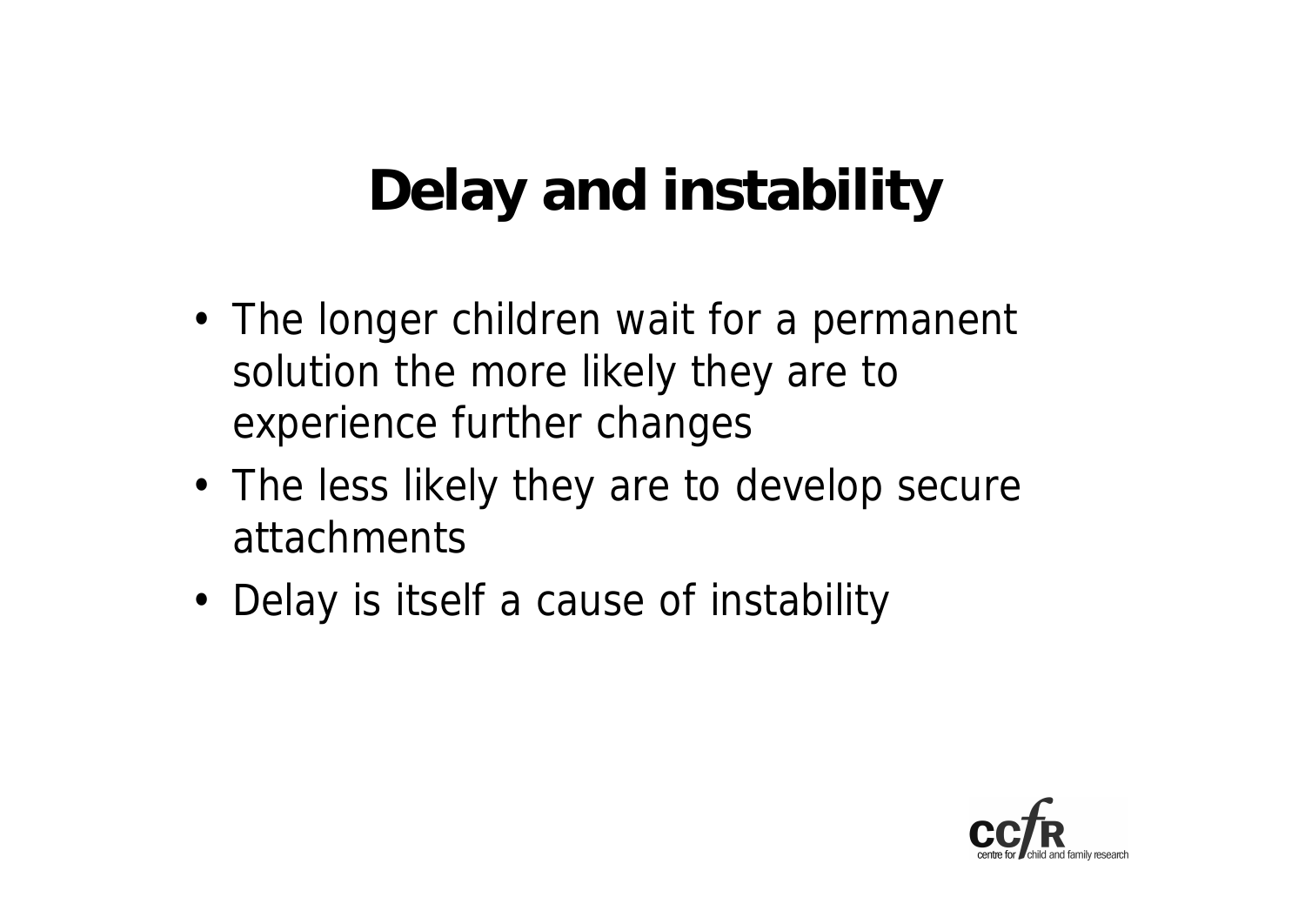## **Was permanence achieved?**

- Adoptive placements all appeared stable
- Children returned to birth mothers if an abusive partner left the home
- Children returned to very young or learning disabled birth mothers who had learnt new parenting skills
- Instability sometimes continued after permanent placement theoretically achieved
- Children who returned to lone birth fathers did not achieve permanence

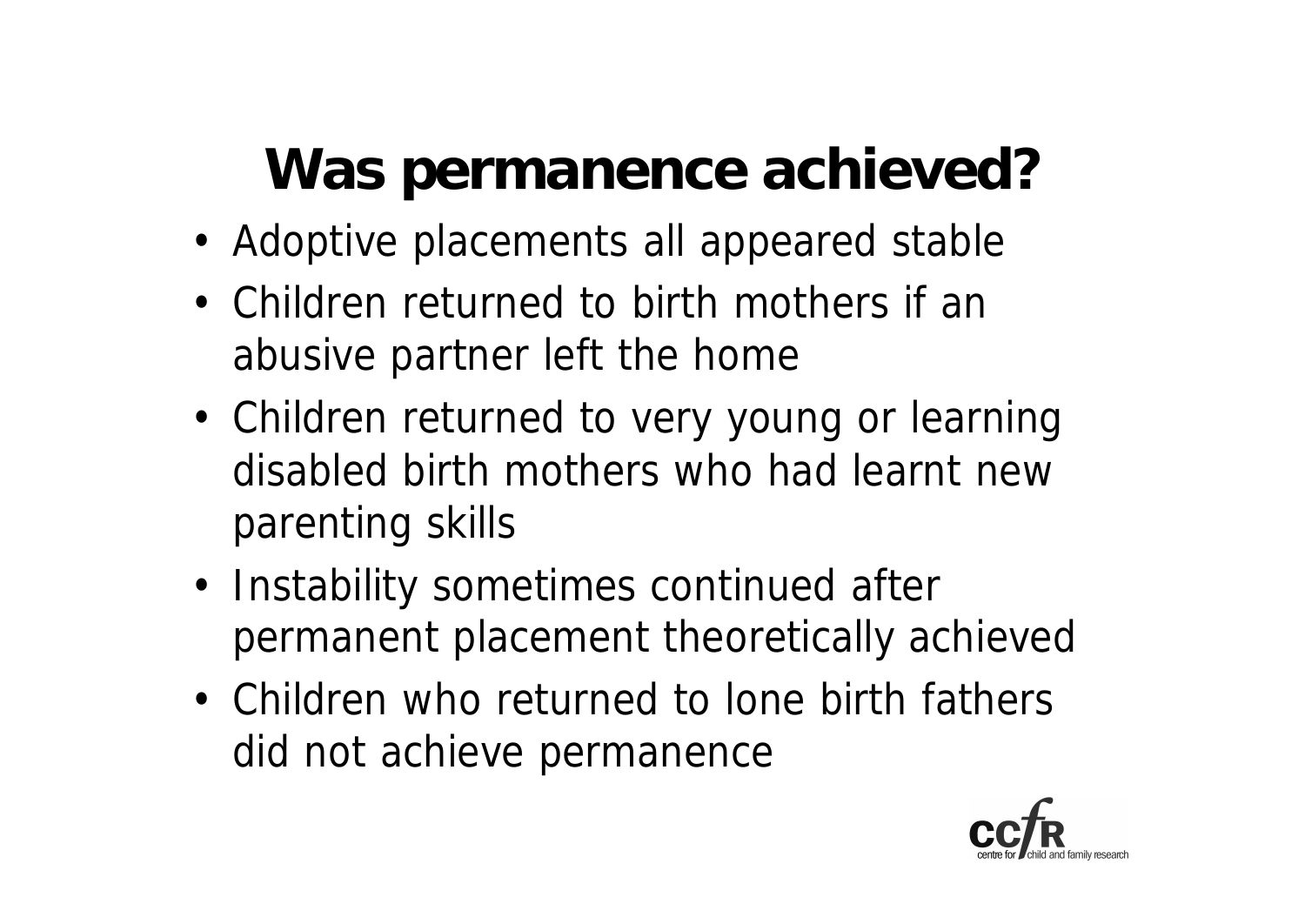## **What's different now?**

- PAF targets concerning placement stability
- Adoption and Children Act 2002
- National Adoption Standards
- Protocol for Judicial Case Management in Public Law Children Act cases
- New research initiative on adoption BUT:
- 79% of those adopted in y/e 31.03.04 placed within 12 months – and 21% not
- Average length of care episode before adoption 2yrs eight months
- 13% of children had three or more placements

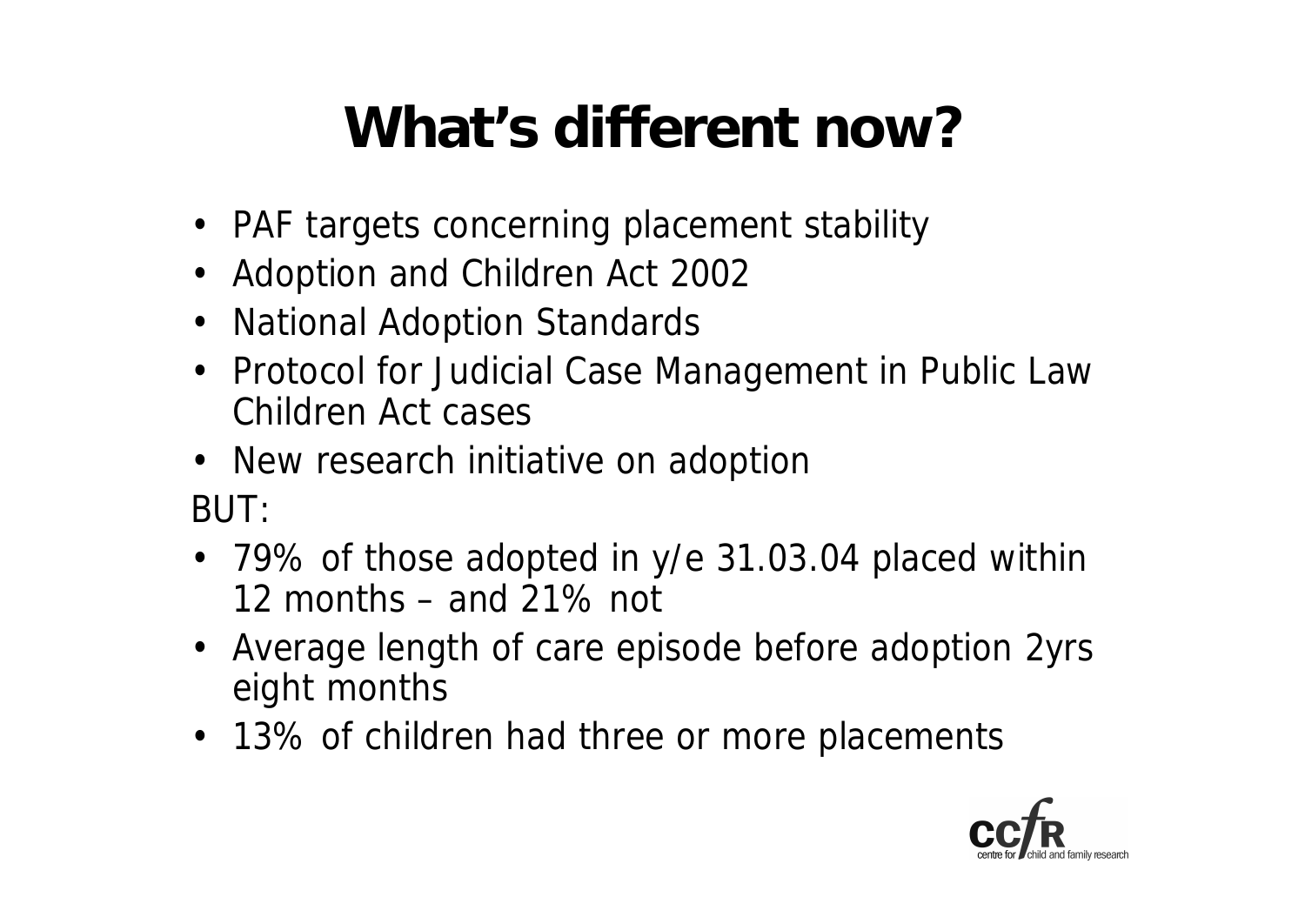## **Messages for managers and practitioners**

- The child's previous history should inform decisions
- The agency's capacity should inform decisions
- Information about adult services should inform decisions
- No decision is a decision in itself
- There may come a point when the need for stability overrides other considerations